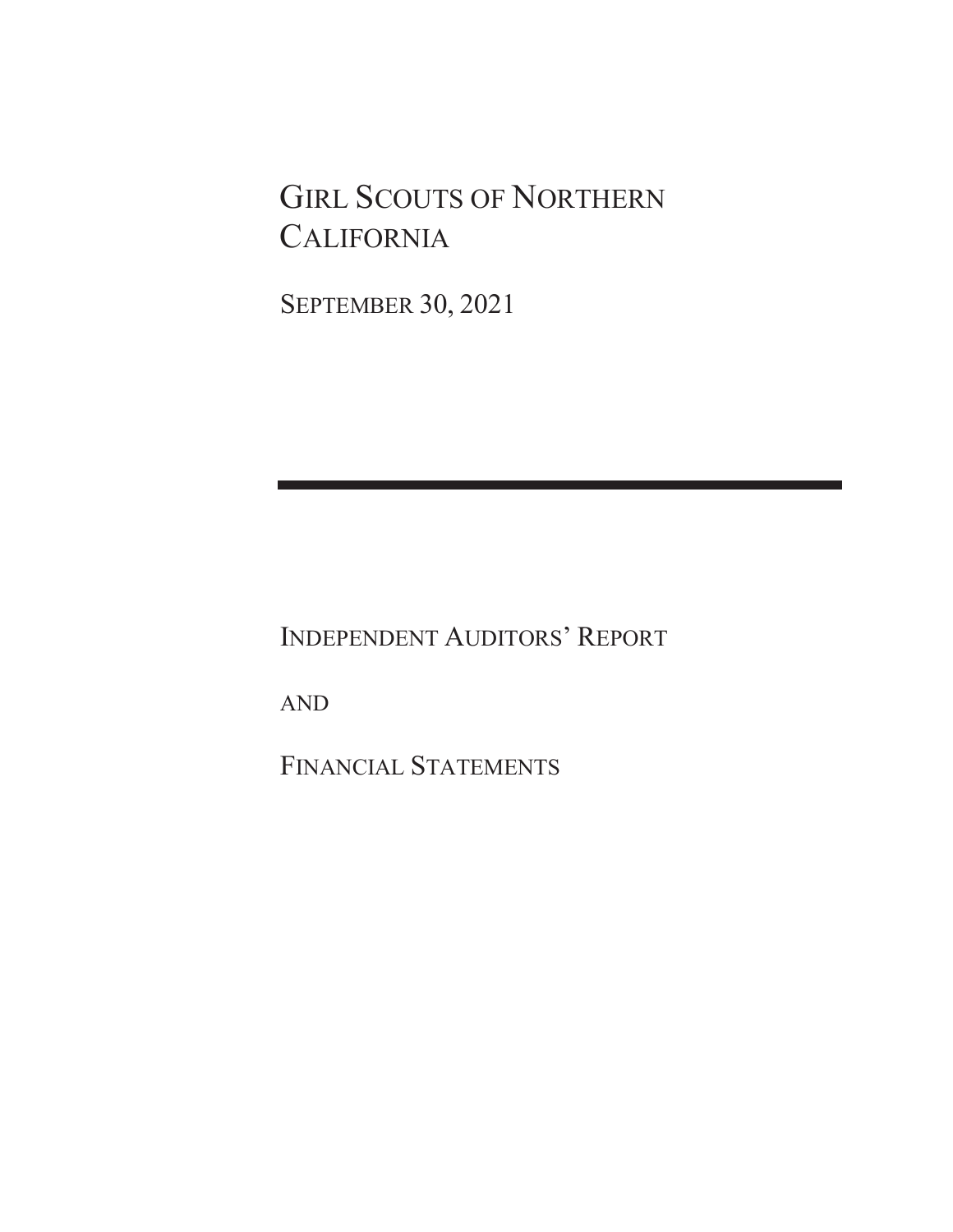

# February 2022

We are pleased to share the *Report on Audit of Financial Statements for the year ended September 30, 2021*.

During 2021 Girl Scouts of Northern California (GSNorCal) helped girls and volunteers feel connected and empowered. We prioritized the health and safety of our members and communities and progressed from virtual to in-person programming, as adults and youth became eligible for COVID-19 vaccines.

**Responding to support girls' well-being.** In December 2021, the U.S. Surgeon General published an Advisory on *Protecting Youth Mental Health,* summarized with a call to action:

"*If we seize this moment, step up for our children and their families in their moment of need, and lead with inclusion, kindness, and respect, we can lay the foundation for a healthier, more resilient, and more fulfilled nation."* 

We are proud of the many ways that our staff and members (approximately 24,000 girls and 20,000 adults) provided support, encouragement, and service to each other and to our communities, during a stressful and sometimes lonely time for many, leading with inclusion, kindness and respect.

**From a 2021 summer camper:** "*Camp is a place where I can be myself. It is a place that is apart from the outside world, where there is a community of people who I can get to know and have fun with, and that accepts me and supports me. It is a place that is safe, and I am allowed to be who I am and find more of my identity and my place in the world."*



**From a parent:** "*I just wanted to give a huge THANK YOU to council for your virtual Older Girl programming. My Girl Scout has had to make a lot of sacrifices because I (mom) have a medical condition. This programming is giving her the connection she needs and also allowing her to be more involved without having to worry. . . Thank you for being so inclusive of all family situations."*

Thank you for investing in girls and supporting Girl Scouts of Northern California. Although the pandemic has caused declines in membership and program revenue, we are standing strong in our commitment to be an antiracist organization and to "step up for our children and their families in their moment of need."

Yours in Girl Scouting,

Ellen Richey, President Marina H. Park, CEO

 $n=11$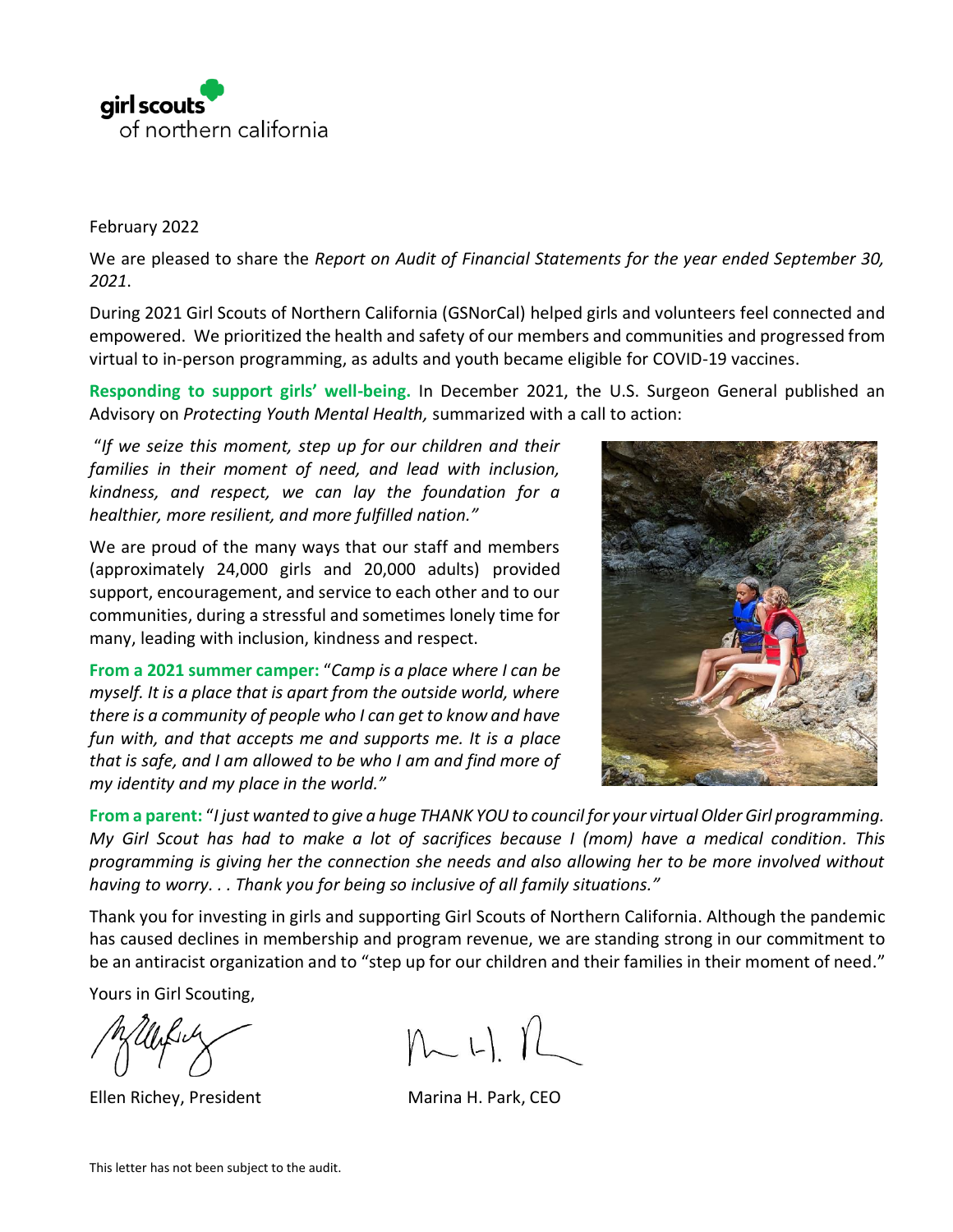# **Independent Auditors' Report and Financial Statements**

| <b>Independent Auditors' Report</b>               | $1 - 2$        |
|---------------------------------------------------|----------------|
| <b>Financial Statements</b>                       |                |
| <b>Statement of Financial Position</b>            | 3              |
| Statement of Activities and Changes in Net Assets | $\overline{4}$ |
| <b>Statement of Functional Expense</b>            | 5              |
| <b>Statement of Cash Flows</b>                    | 6              |
| Notes to Financial Statements                     | 7 - 21         |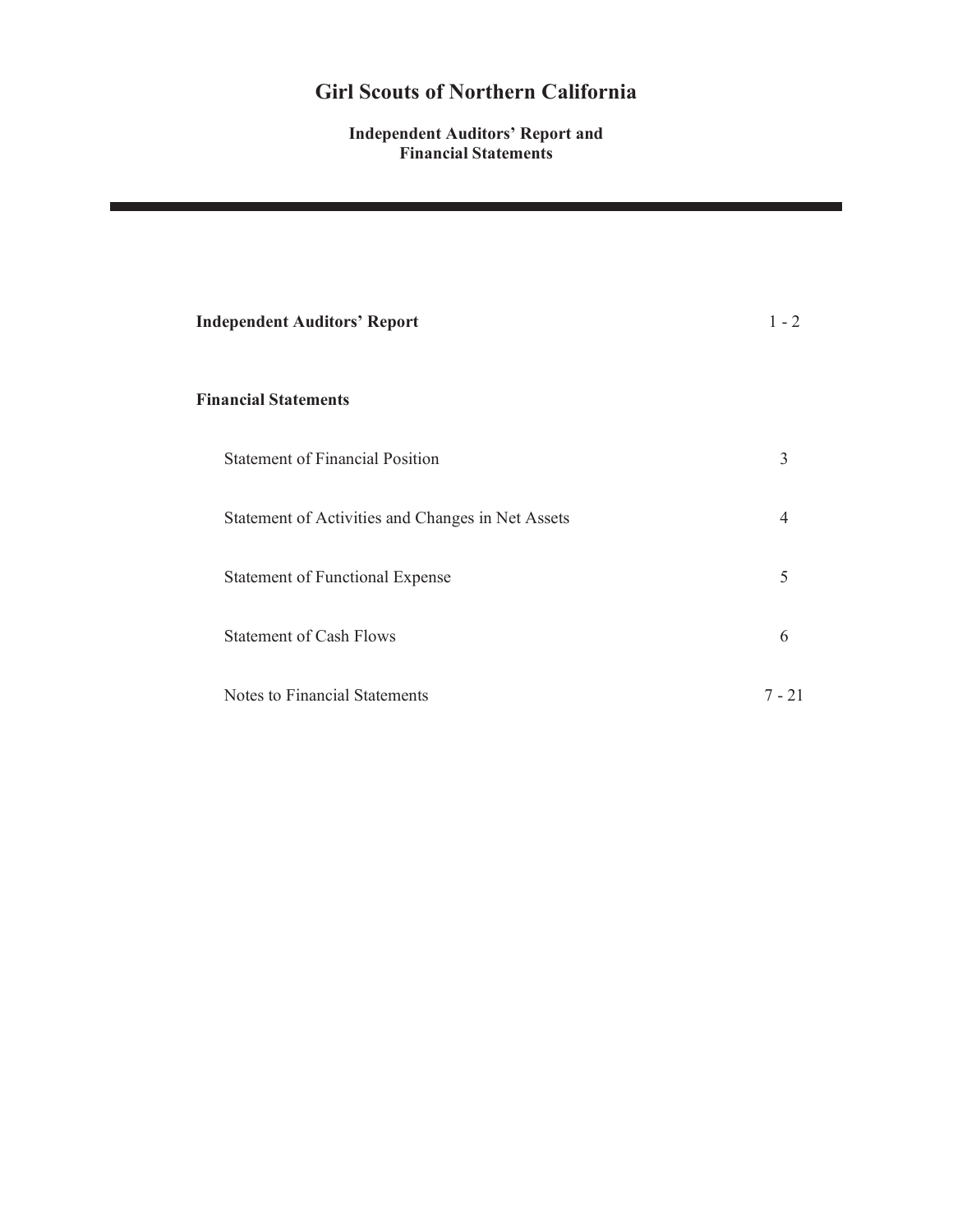

**A Century Strong** 

# **Independent Auditors' Report**

THE AUDIT COMMITTEE OF THE BOARD OF DIRECTORS GIRL SCOUTS OF NORTHERN CALIFORNIA Alameda, California

# **Report on the Financial Statements**

We have audited the accompanying financial statements of **GIRL SCOUTS OF NORTHERN CALIFORNIA (The Council)**, which comprise the statement of financial position as of September 30, 2021, the related statements of activities, functional expense, and cash flows for the year then ended, and the related notes to the financial statements.

# **Management's Responsibility for the Financial Statements**

Management is responsible for the preparation and fair presentation of these financial statements in accordance with accounting principles generally accepted in the United States of America; this includes the design, implementation and maintenance of internal control relevant to the preparation and fair presentation of financial statements that are free from material misstatement, whether due to fraud or error.

### **Auditors' Responsibility**

Our responsibility is to express an opinion on these financial statements based on our audit. We conducted our audit in accordance with auditing standards generally accepted in the United States of America. Those standards require that we plan and perform the audit to obtain reasonable assurance about whether the financial statements are free from material misstatement.

An audit involves performing procedures to obtain audit evidence about the amounts and disclosures in the financial statements. The procedures selected depend on the auditor's judgment, including the assessment of the risks of material misstatement of the financial statements, whether due to fraud or error. In making those risk assessments, the auditor considers internal control relevant to the entity's preparation and fair presentation of the financial statements in order to design audit procedures that are appropriate in the circumstances, but not for the purpose of expressing an opinion on the effectiveness of the entity's internal control. Accordingly, we express no such opinion. An audit also includes evaluating the appropriateness of accounting policies used and the reasonableness of significant accounting estimates made by management, as well as evaluating the overall presentation of the financial statements.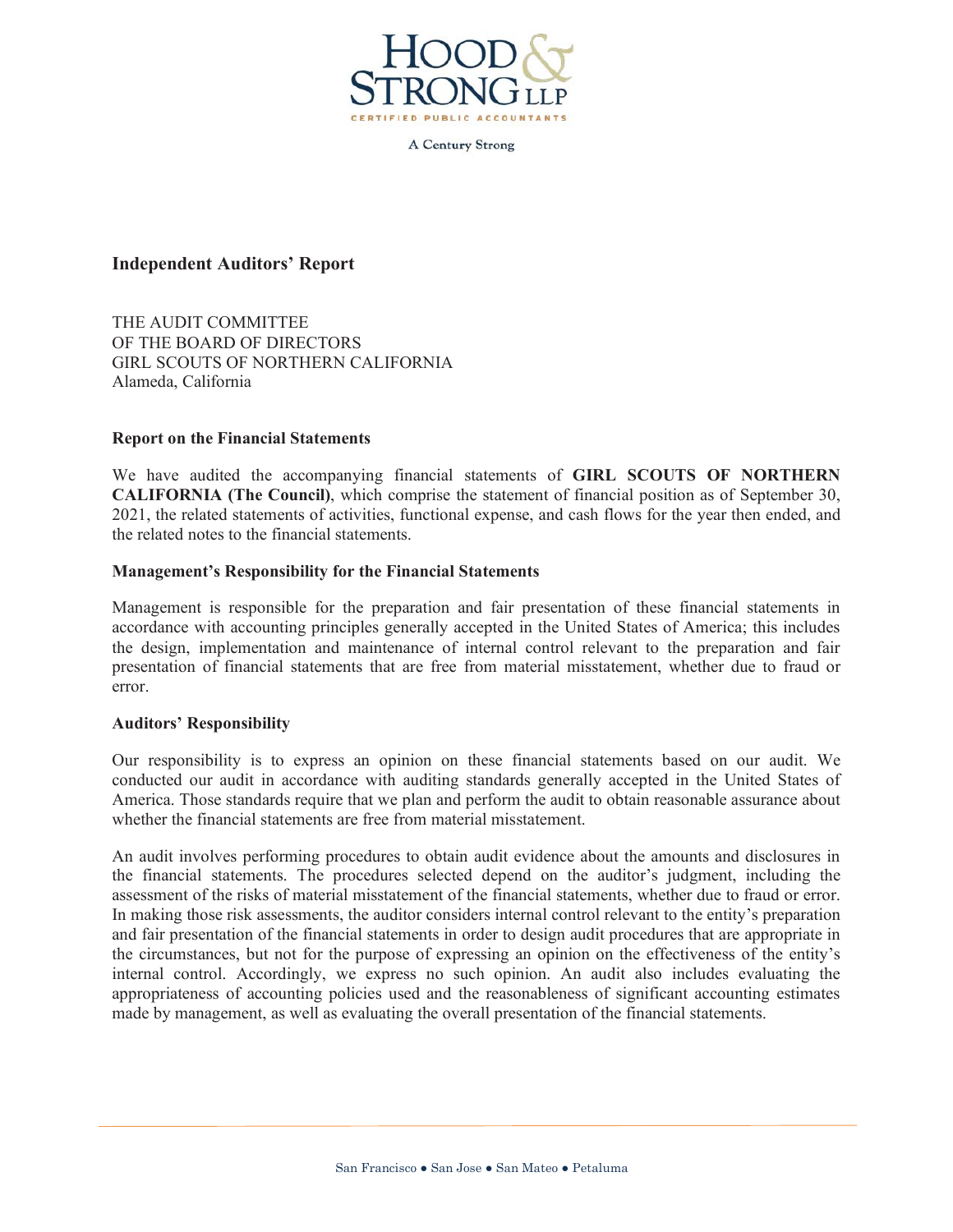We believe that the audit evidence we have obtained is sufficient and appropriate to provide a basis for our audit opinion.

# **Opinion**

In our opinion, the financial statements referred to above present fairly, in all material respects, the financial position of The Council as of September 30, 2021, and the changes in its net assets and its cash flows for the year then ended in accordance with accounting principles generally accepted in the United States of America.

# **Report on Summarized Comparative Information**

We have previously audited The Council's 2020 financial statements, and we expressed an unmodified audit opinion on those audited financial statements in our report dated January 21, 2021. In our opinion, the summarized comparative information presented herein as of and for the year ended September 30, 2020, is consistent, in all material respects, with the audited financial statements from which it has been derived.

Hood & Strong LLP

San Francisco, California January 26, 2022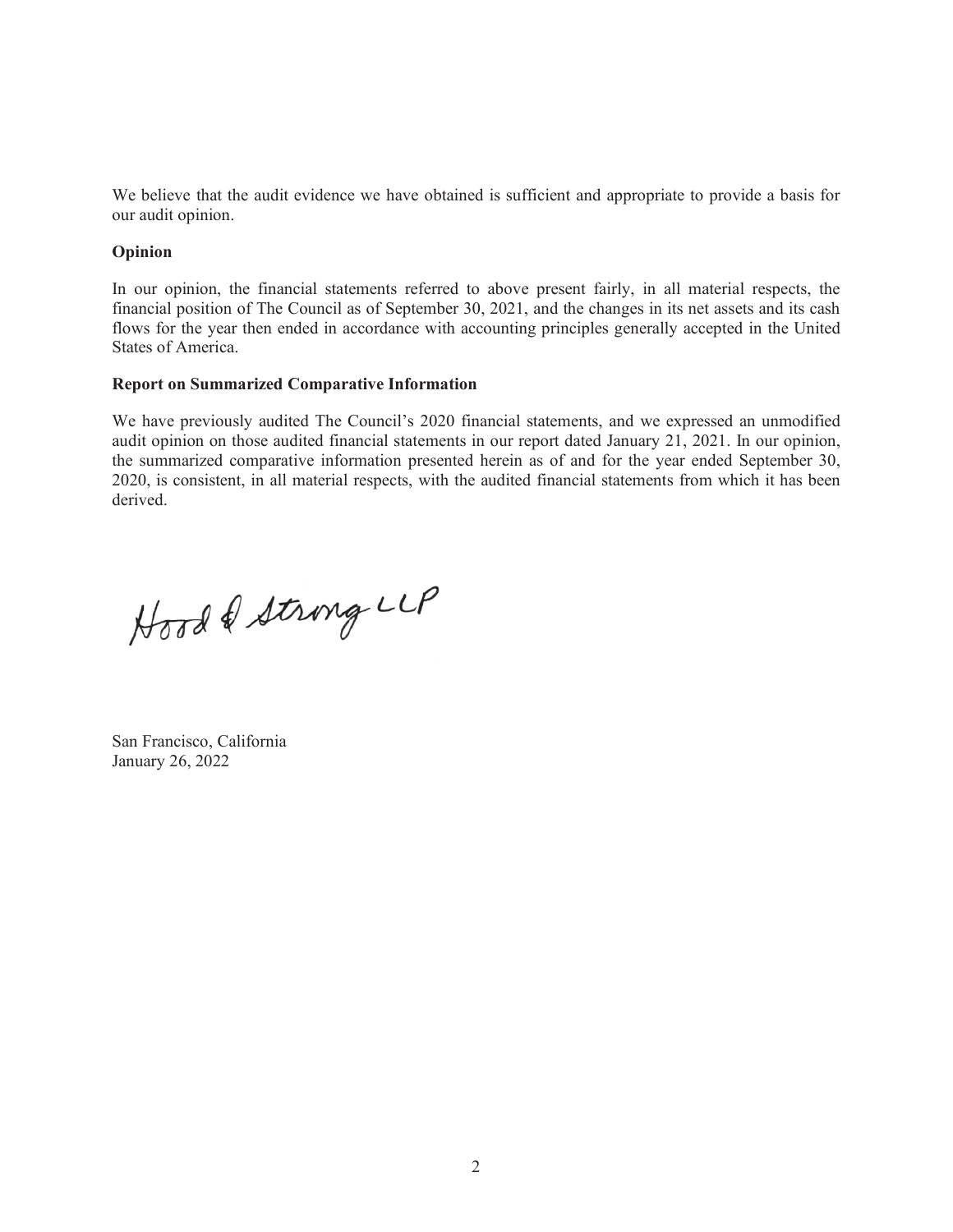# **Statement of Financial Position**

| September 30, 2021 (with comparative totals for 2020) |               | 2021       |              | 2020       |
|-------------------------------------------------------|---------------|------------|--------------|------------|
|                                                       |               |            |              |            |
| Assets:                                               |               |            |              |            |
| Cash and cash equivalents                             | $\mathbb{S}$  | 7,446,084  | $\mathbb{S}$ | 5,381,823  |
| Investments                                           |               | 19,536,505 |              | 19,731,258 |
| Pledges receivable, net                               |               | 201,464    |              | 778,795    |
| Accounts receivable, net                              |               | 174,417    |              | 160,161    |
| Inventory, prepaid expenses and other assets          |               | 789,883    |              | 829,089    |
| Property and equipment, net                           |               | 11,873,709 |              | 12,345,866 |
| Total assets                                          | $\mathbb{S}$  | 40,022,062 | \$           | 39,226,992 |
| <b>Liabilities and Net Assets</b>                     |               |            |              |            |
| <b>Liabilities:</b>                                   |               |            |              |            |
| Accounts payable and accrued expenses                 | $\mathcal{S}$ | 1,974,252  | $\mathbb{S}$ | 2,059,978  |
| Loan payable - Paycheck Protection Program            |               | 2,000,000  |              | 2,157,291  |
| Custodial funds                                       |               | 186,150    |              | 195,358    |
| Deferred revenue                                      |               | 311,383    |              | 287,390    |
| Capital lease obligation                              |               | 31,336     |              | 30,528     |
| Other liabilities                                     |               | 1,113,273  |              |            |
| <b>Total liabilities</b>                              |               | 5,616,394  |              | 4,730,545  |
| <b>Net Assets:</b>                                    |               |            |              |            |
| Without donor restrictions                            |               | 28,132,152 |              | 28,640,038 |
| With donor restrictions                               |               | 6,273,516  |              | 5,856,409  |
| Total net assets                                      |               | 34,405,668 |              | 34,496,447 |
| Total liabilities and net assets                      | \$            | 40,022,062 | \$           | 39,226,992 |

See accompanying notes to financial statements.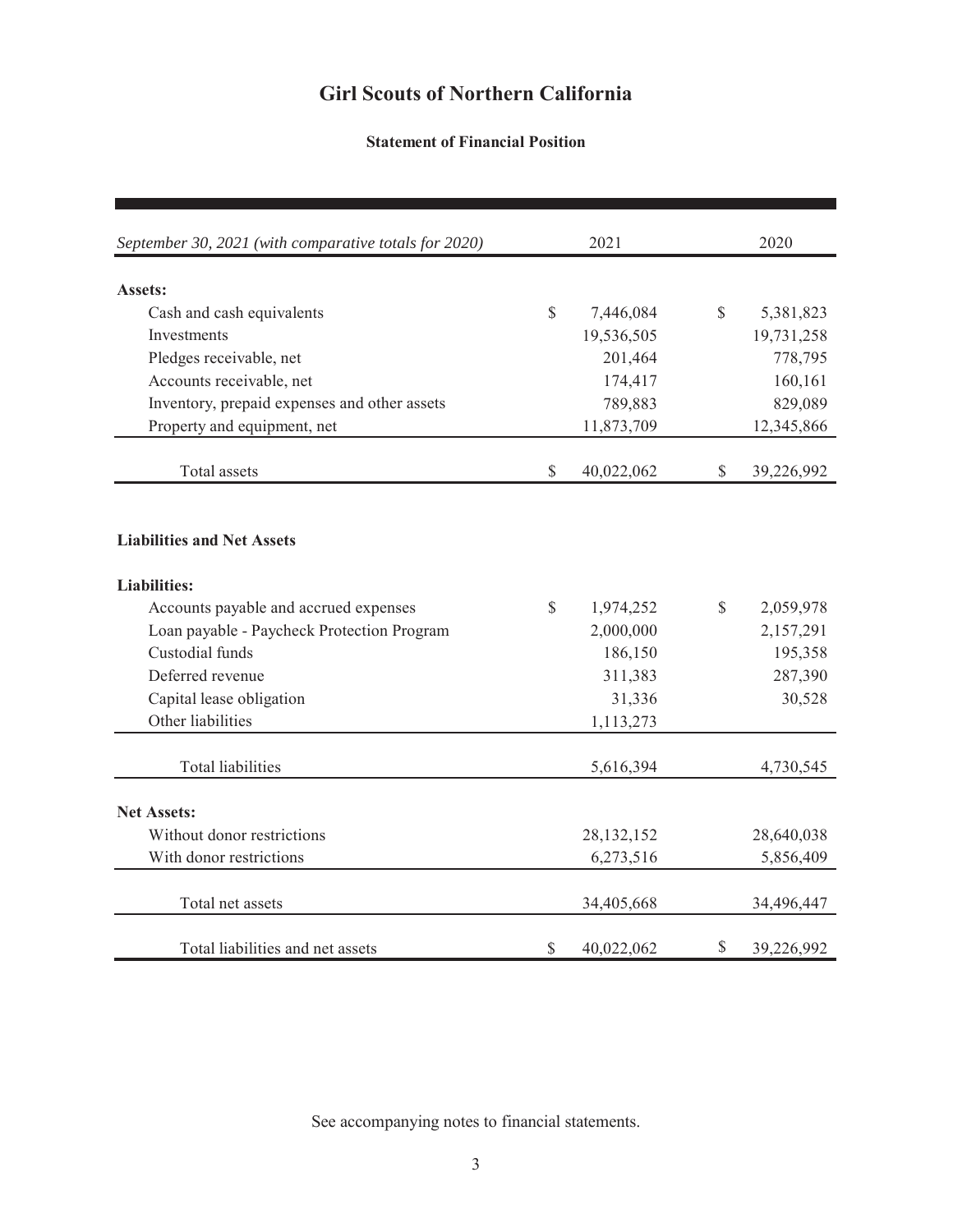# **Statement of Activities and Changes in Net Assets**

| Year ended September 30, 2021 (with comparative totals for 2020)    |      |                                      |              |                            |    |            |                  |  |
|---------------------------------------------------------------------|------|--------------------------------------|--------------|----------------------------|----|------------|------------------|--|
|                                                                     | 2021 |                                      |              |                            |    |            | 2020             |  |
|                                                                     |      | <b>Without Donor</b><br>Restrictions |              | With Donor<br>Restrictions |    | Total      | Total            |  |
| <b>Support and Revenue:</b>                                         |      |                                      |              |                            |    |            |                  |  |
| Contributions and grants                                            | \$   | 1,823,104                            | $\mathbb{S}$ | 1,470,269                  | \$ | 3,293,373  | \$<br>1,847,606  |  |
| Program sales, net of direct costs (Note7)                          |      | 9,421,579                            |              |                            |    | 9,421,579  | 15,769,728       |  |
| Program event fees (net of financial assistance \$158,780 for 2021) |      | 1,000,914                            |              |                            |    | 1,000,914  | 768,320          |  |
| Investment income                                                   |      | 1,456,190                            |              | 300,212                    |    | 1,756,402  | 686,376          |  |
| Loan forgiveness                                                    |      | 2,157,291                            |              |                            |    | 2,157,291  |                  |  |
| Miscellaneous income                                                |      | 192,193                              |              |                            |    | 192,193    | 77,918           |  |
| Rental income                                                       |      | 151,454                              |              |                            |    | 151,454    | 187,480          |  |
| (Loss) gain on disposal of property and equipment                   |      | (46,378)                             |              |                            |    | (46,378)   | (212, 218)       |  |
| Net assets released from restrictions                               |      | 1,353,374                            |              | (1,353,374)                |    |            |                  |  |
|                                                                     |      | 17,509,721                           |              | 417,107                    |    | 17,926,828 | 19,125,210       |  |
| <b>Operating Expenses:</b>                                          |      |                                      |              |                            |    |            |                  |  |
| Program services                                                    |      | 13,975,682                           |              |                            |    | 13,975,682 | 14,979,244       |  |
| Management and general                                              |      | 2,913,362                            |              |                            |    | 2,913,362  | 3,165,725        |  |
| Fundraising                                                         |      | 1,128,563                            |              |                            |    | 1,128,563  | 1,285,084        |  |
| Total operating expenses                                            |      | 18,017,607                           |              |                            |    | 18,017,607 | 19,430,053       |  |
| <b>Change in Net Assets</b>                                         |      | (507, 886)                           |              | 417,107                    |    | (90, 779)  | (304, 843)       |  |
| Net Assets, beginning of year                                       |      | 28,640,038                           |              | 5,856,409                  |    | 34,496,447 | 34,801,290       |  |
| Net Assets, end of year                                             | S    | 28, 132, 152                         | \$           | 6,273,516                  | S  | 34,405,668 | \$<br>34,496,447 |  |

See accompanying notes to financial statements.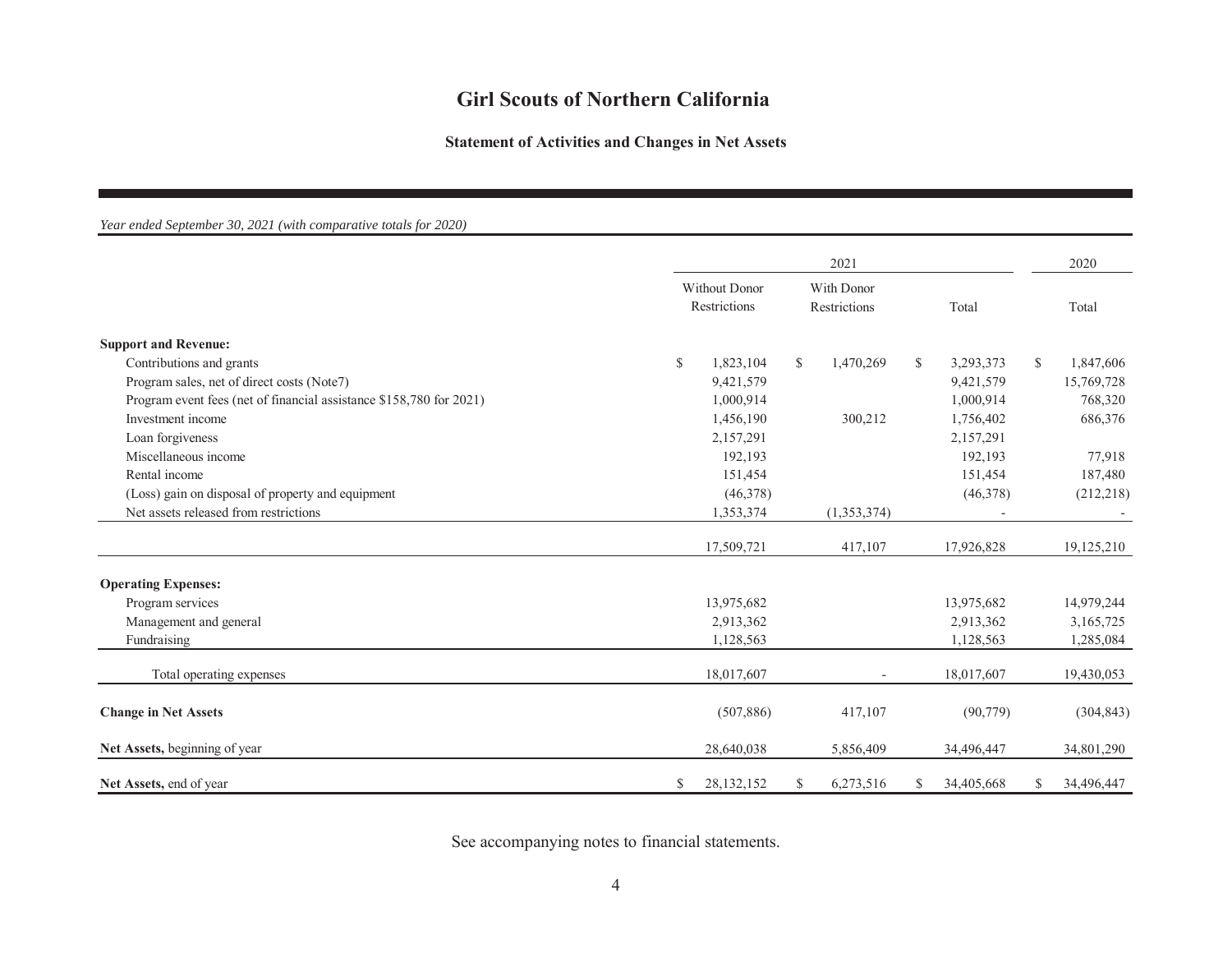# **Statement of Functional Expense**

*Year ended September 30, 2021 (with comparative totals for 2020)*

|                                       |                     | 2021                       |                         |                            |                  |  |
|---------------------------------------|---------------------|----------------------------|-------------------------|----------------------------|------------------|--|
|                                       | Program<br>Services | Management<br>and General  | Fundraising             | Total<br>Expenses          | Total            |  |
| <b>Expenses:</b>                      |                     |                            |                         |                            |                  |  |
| <b>Salaries</b>                       | \$<br>6,243,098     | <sup>\$</sup><br>1,622,310 | $\mathbb{S}$<br>652,353 | 8,517,761<br>\$            | 9,625,413<br>\$  |  |
| <b>Benefits</b>                       | 1,681,858           | 440,609                    | 177,128                 | 2,299,595                  | 2,443,525        |  |
| Payroll taxes                         | 431,333             | 113,061                    | 45,407                  | 589,801                    | 666,353          |  |
| Total payroll expenses                | 8,356,289           | 2,175,980                  | 874,888                 | 11,407,157                 | 12,735,291       |  |
| Workers' compensation insurance       | 76,655              | 20,158                     | 8,049                   | 104,862                    | 105,886          |  |
| Telephone and postage                 | 247,785             | 37,808                     | 30,318                  | 315,911                    | 212,250          |  |
| Outside services                      | 827,229             | 357,510                    | 53,137                  | 1,237,876                  | 1,308,808        |  |
| Supplies                              | 1,176,750           | 11,502                     | 2,716                   | 1,190,968                  | 1,453,637        |  |
| Occupancy                             | 955,331             | 169,216                    | 65,859                  | 1,190,406                  | 1,231,123        |  |
| Equipment expense                     | 247,457             | 78,890                     | 34,231                  | 360,578                    | 307,012          |  |
| Advertising and printing              | 233,265             |                            | 26,341                  | 259,606                    | 86,379           |  |
| Transportation                        | 133,894             | 505                        | 457                     | 134,856                    | 212,950          |  |
| Insurance                             | 423,186             | 14,554                     | 5,665                   | 443,405                    | 371,366          |  |
| Other expenses                        | 431,604             | 23,942                     | 17,835                  | 473,381                    | 437,538          |  |
| Depreciation and amortization expense | 866,237             | 23,297                     | 9,067                   | 898,601                    | 967,813          |  |
| Total operating expenses              | 13,975,682          | 2,913,362                  | 1,128,563               | 18,017,607                 | 19,430,053       |  |
| Program cost of sales                 | 3,876,142           |                            |                         | 3,876,142                  | 6,322,339        |  |
| Total expenses                        | 17,851,824<br>\$    | \$<br>2,913,362            | \$<br>1,128,563         | 21,893,749<br>$\mathbb{S}$ | 25,752,392<br>\$ |  |

See accompanying notes to financial statements.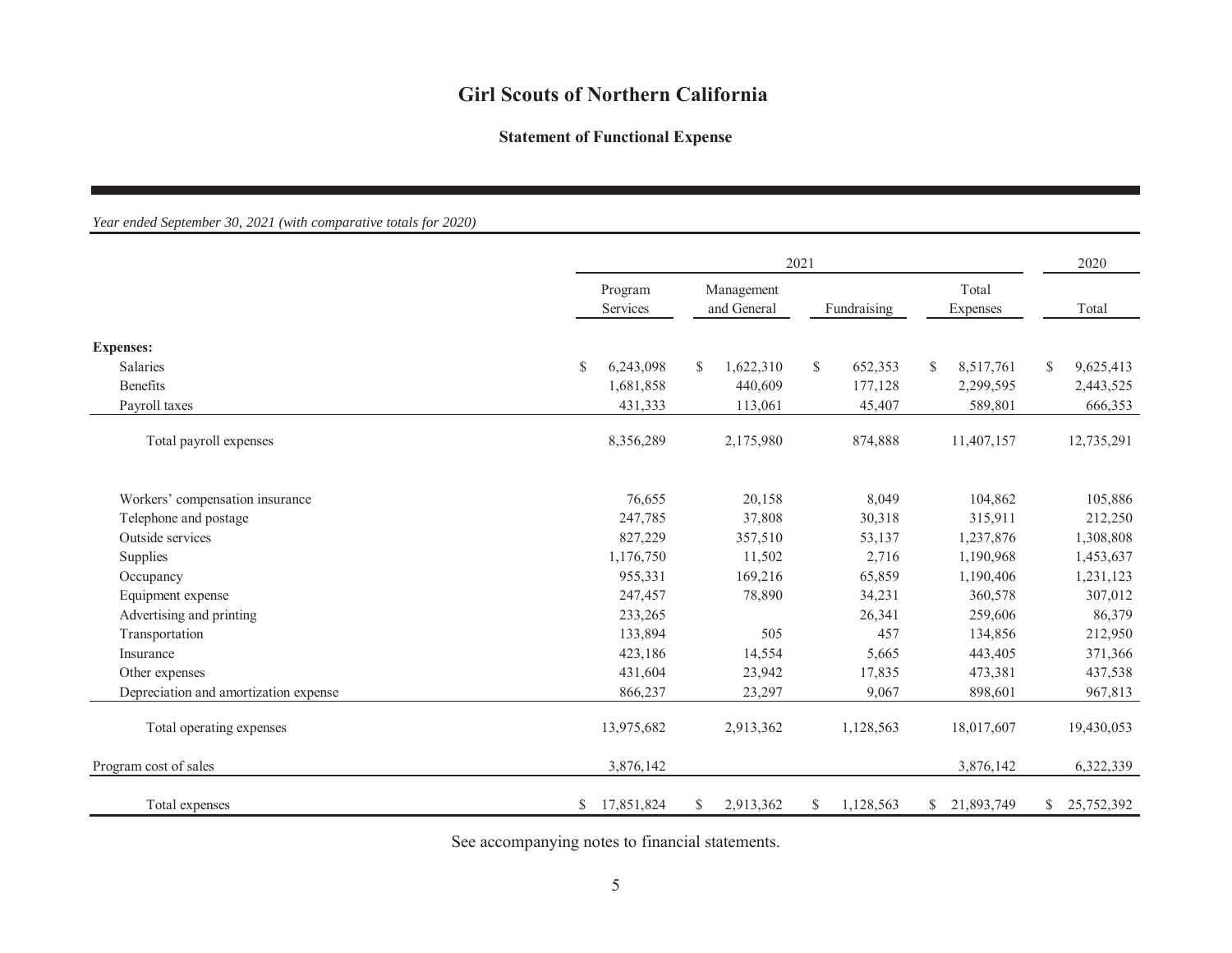# **Statement of Cash Flows**

| Year ended September 30, 2021 (with comparative totals for 2020) |             | 2021          |                                                                       | 2020        |
|------------------------------------------------------------------|-------------|---------------|-----------------------------------------------------------------------|-------------|
| <b>Cash Flows from Operating Activities:</b>                     |             |               |                                                                       |             |
| Change in net assets                                             | \$          | (90, 779)     | \$                                                                    | (304, 843)  |
| Adjustments to reconcile change in net assets to net cash        |             |               |                                                                       |             |
| provided by operating activities:                                |             |               |                                                                       |             |
| Contributions restricted for long-lived assets                   |             | (1, 136, 793) |                                                                       | (1,011,711) |
| Depreciation and amortization                                    |             | 898,601       |                                                                       | 967,813     |
| Net realized and unrealized gain on investments                  |             | (1,260,632)   |                                                                       | (229, 167)  |
| Loss on disposal of equipment                                    |             | 46,378        |                                                                       | 212,218     |
| Loan forgiveness                                                 |             | (2,157,291)   |                                                                       |             |
| Change in operating assets and liabilities:                      |             |               |                                                                       |             |
| Accounts and pledges receivable                                  |             | 563,075       |                                                                       | 617,200     |
| Inventory, prepaid expenses and other assets                     |             | 39,206        |                                                                       | 262,042     |
| Accounts payable and accrued expenses                            |             | (75, 699)     |                                                                       | 234,586     |
| Custodial funds                                                  |             | (9,208)       |                                                                       | 80,494      |
| Deferred revenue                                                 |             | 23,993        |                                                                       | (366, 036)  |
| Net cash (used in) provided by operating activities              |             | (3, 159, 149) |                                                                       | 462,596     |
| <b>Cash Flows from Investing Activities:</b>                     |             |               |                                                                       |             |
| Acquisition of property and equipment                            |             | (461,328)     |                                                                       | (1,454,863) |
| Purchases of investments                                         |             | (495, 186)    |                                                                       | (1,283,312) |
| Proceeds from sale of investments                                |             | 1,950,571     |                                                                       | 2,831,748   |
| Net cash provided by investing activities                        |             | 994,057       |                                                                       | 93,573      |
|                                                                  |             |               |                                                                       |             |
| <b>Cash Flows from Financing Activities:</b>                     |             |               |                                                                       |             |
| Loan payable - Paycheck Protection Program                       |             | 2,000,000     |                                                                       | 2,157,291   |
| Contributions restricted for long-lived assets                   |             | 1,136,793     |                                                                       | 1,011,711   |
| Insurance advances                                               |             | 1,113,273     |                                                                       |             |
| Payments on capital lease obligations                            |             | (20, 713)     |                                                                       | (23,770)    |
| Net cash provided by financing activities                        |             | 4,229,353     |                                                                       | 3,145,232   |
|                                                                  |             |               |                                                                       |             |
| <b>Change in Cash and Cash Equivalents</b>                       |             | 2,064,261     |                                                                       | 3,701,401   |
| Cash and Cash Equivalents, beginning of year                     |             | 5,381,823     |                                                                       | 1,680,422   |
| Cash and Cash Equivalents, end of year                           | \$          | 7,446,084     | $\mathbb{S}% _{t}\left( t\right) \equiv\mathbb{S}_{t}\left( t\right)$ | 5,381,823   |
|                                                                  |             |               |                                                                       |             |
| <b>Supplemental Disclosures:</b>                                 |             |               |                                                                       |             |
| Cash paid for interest                                           | \$          | 972           | \$                                                                    | 1,739       |
| <b>Noncash Investing Activities:</b>                             |             |               |                                                                       |             |
| Property and equipment purchases included in accounts payable    |             |               |                                                                       |             |
| and accrued liabilities                                          | \$          |               | \$                                                                    | 10,027      |
| Capital lease assets acquired                                    | $\mathbf S$ | 21,521        | \$                                                                    |             |
| See accompanying notes to financial statements.                  |             |               |                                                                       |             |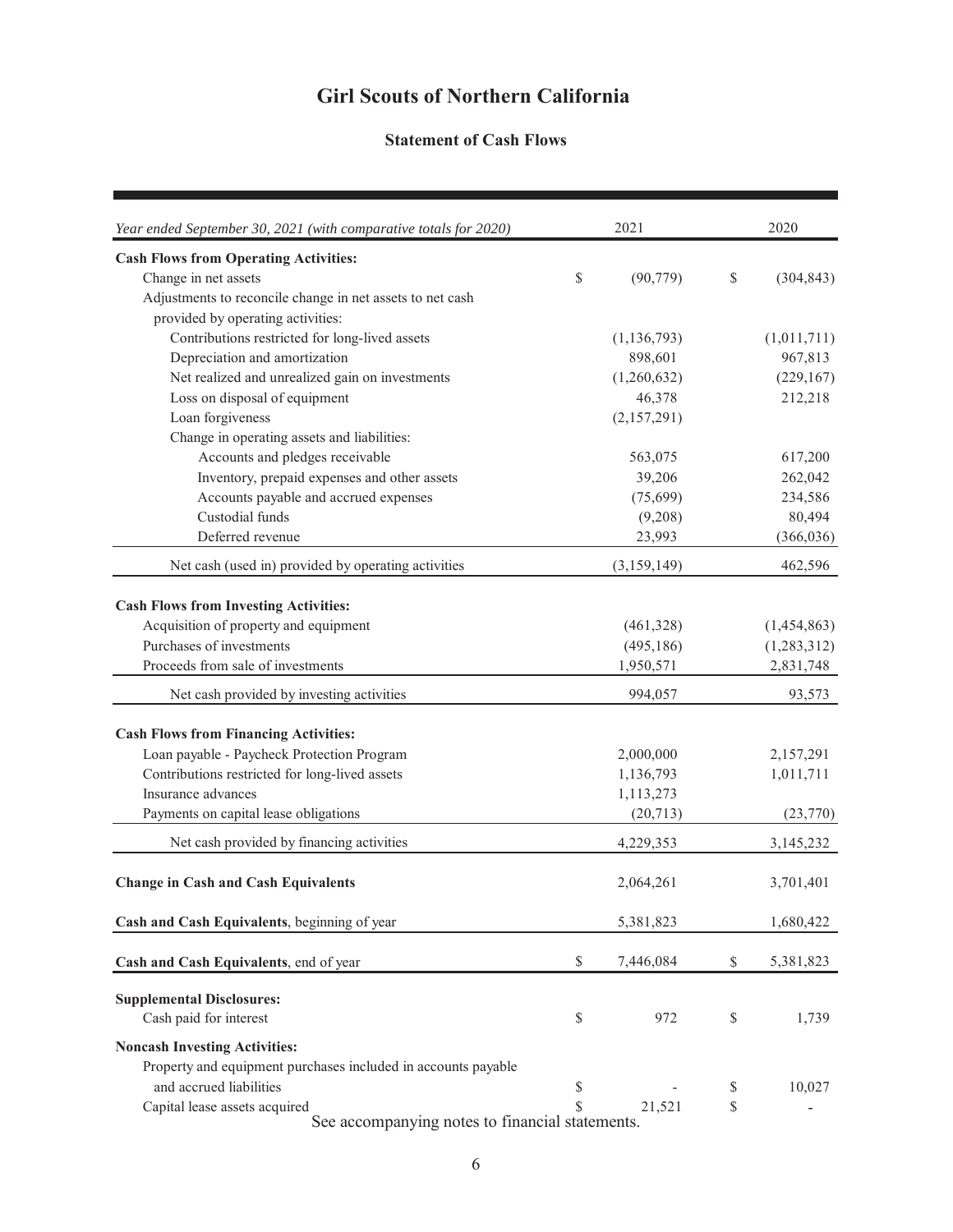# **Notes to Financial Statements**

# **Note 1 - Nature of Organization and Significant Accounting Policies:**

### a. Organization

Girl Scouts of Northern California (The Council) helps girls develop the skills and knowledge to become confident and build bright futures. That means better, stronger communities for everyone around them. The Council is a chartered member of Girls Scouts of the USA (GSUSA).

The Council includes approximately 24,000 girl and 20,000 adult members from Santa Clara County to the Oregon border and from Chico to the Pacific Ocean, covering over 33,000 square miles.

The Council creates opportunities that help girls thrive, while building girls' courage, confidence, and character. Girls have fun with friends in volunteer-led troops, afterschool programs in low income communities, and at summer camp.

The Council focuses on: building experiences that foster girls' well-being, belonging, voice, and ambition; developing volunteers; reaching diverse girls and their families; and expanding both partnerships and financial support.

*Girl Experience:* Girls participate in the national Girl Scout leadership program with opportunities to engage in girl-led, hands-on activities in four core program areas:

- o *Outdoors:* Girls build skills, become environmental stewards, and pursue adventure in the great outdoors.
- o *STEM (Science, Technology, Engineering and Math):* Girls explore science, technology, engineering, and math through hands-on experiences like earning badges in cybersecurity, space science, engineering, and robotics, and participating in robotics teams, out-of-school-time science and nature programs, career exploration days, and programs in a box that include everything from designing toys to building "green" doll houses.
- o *Life Skills and Entrepreneurship:* The cookie program and fall sale teach business skills like goal-setting, money handling, public speaking, budgeting, and sales. Girls also build skills for healthy living and healthy relationships.
- o *Community Service and Take Action:* Girls give back to their communities through acts of service to help immediate needs in each community. Girls working towards their Bronze, Silver, and Gold Award, complete larger "take action" projects. These projects help solve a community issue by discovering the cause, researching solutions, and developing a sustainable project to affect or eliminate the cause of the problem.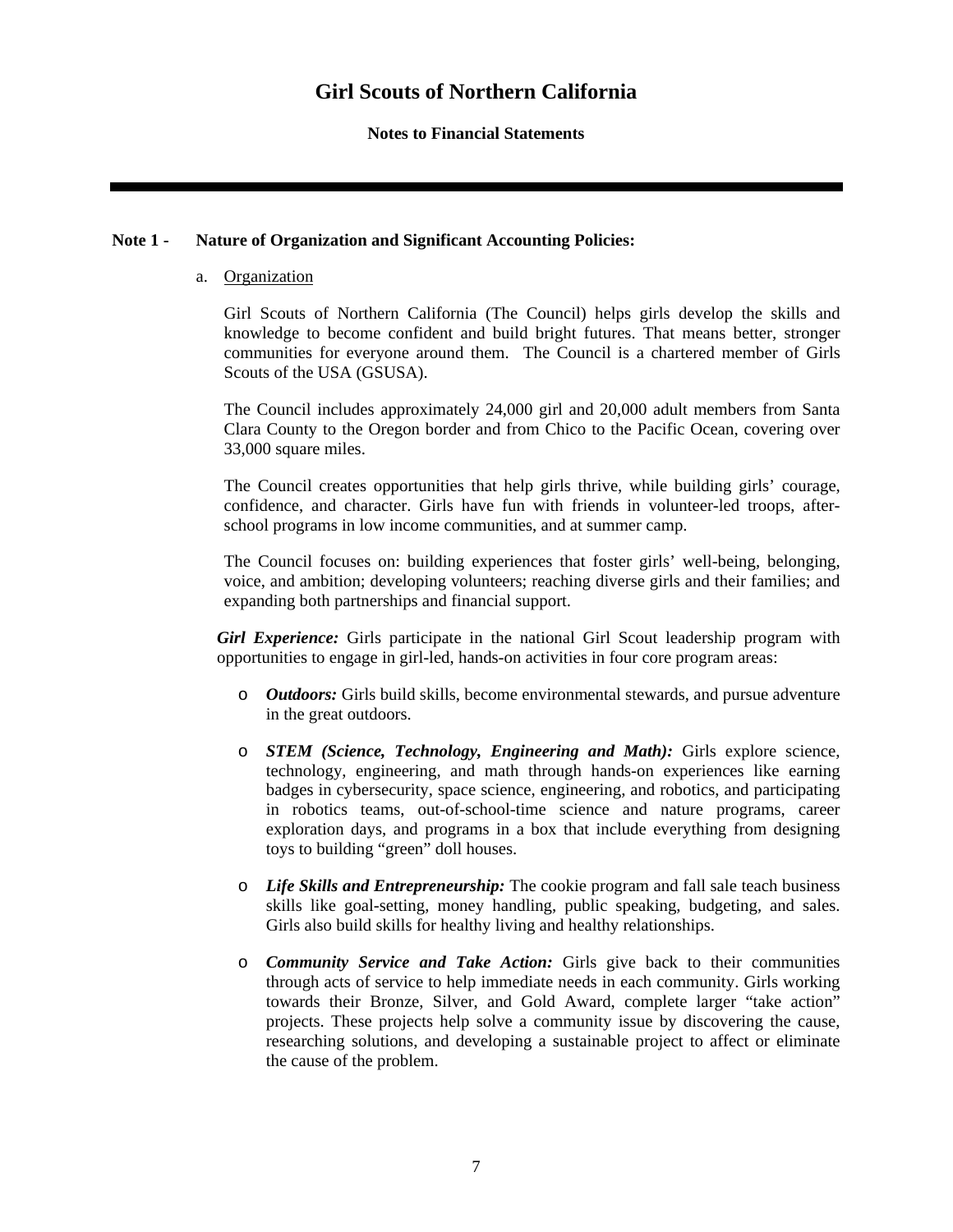# **Notes to Financial Statements**

- o *Volunteerism:* Adult volunteers are the core of The Council, contributing their time and energy to lead Girl Scout troops, train volunteers, and run product programs and camps. With volunteers pulled in more directions than ever, The Council is committed to simplifying their work through technology and training.
- o *Diversity, Equity, Inclusion and Belonging:* The Council is committed to being an anti-racist organization, and to establishing policies, trainings, and programs that support this commitment for staff, volunteers and girls. In addition, The Council serves girls in low income and rural communities, through community partnerships, staff and volunteer-led troops, path to camp programs, financial aid, and after-school and weekend programs.

The Council mainly derives its revenues and support from donors, grants, product sales, and program fees.

The accompanying financial statements do not include financial data for individual Girl Scout troops and other groups such as service units, committees, and volunteer-led camps.

b. Basis of Accounting and Description of Net Assets

The financial statements of The Council have been prepared on the accrual basis of accounting in accordance with accounting principles generally accepted in the United States of America (U.S. GAAP). Net assets and changes therein are classified as follows:

*Net Assets Without Donor Restrictions* – The portion of net assets that is not restricted by donor-imposed stipulations. These net assets are intended for use of management and the Board of Directors for general operations. The Board of Directors has designated \$9,477,779 as operating reserves.

*Net Assets With Donor Restrictions –* The portion of net assets whose use by The Council is limited by donor-imposed stipulations that either expire by the passage of time or can be fulfilled and removed by actions of The Council. Other donor-imposed restrictions are perpetual in nature that neither expire by the passage of time nor can be otherwise removed by actions of The Council.

### c. Revenue Recognition

Product sales are earned when a purchase is made. Rental income and program fees are recognized as revenue during the period the rent is for or the program occurs.

Contributions and pledges are recognized at their fair value when an unconditional promise to pay is made by the donor. Contributions that are restricted by the donor are reported as an increase in net assets without donor restrictions if the restriction expires or is satisfied in the reporting period in which the support is recognized. All other donorrestricted contributions are reported as increases in net assets with donor restrictions.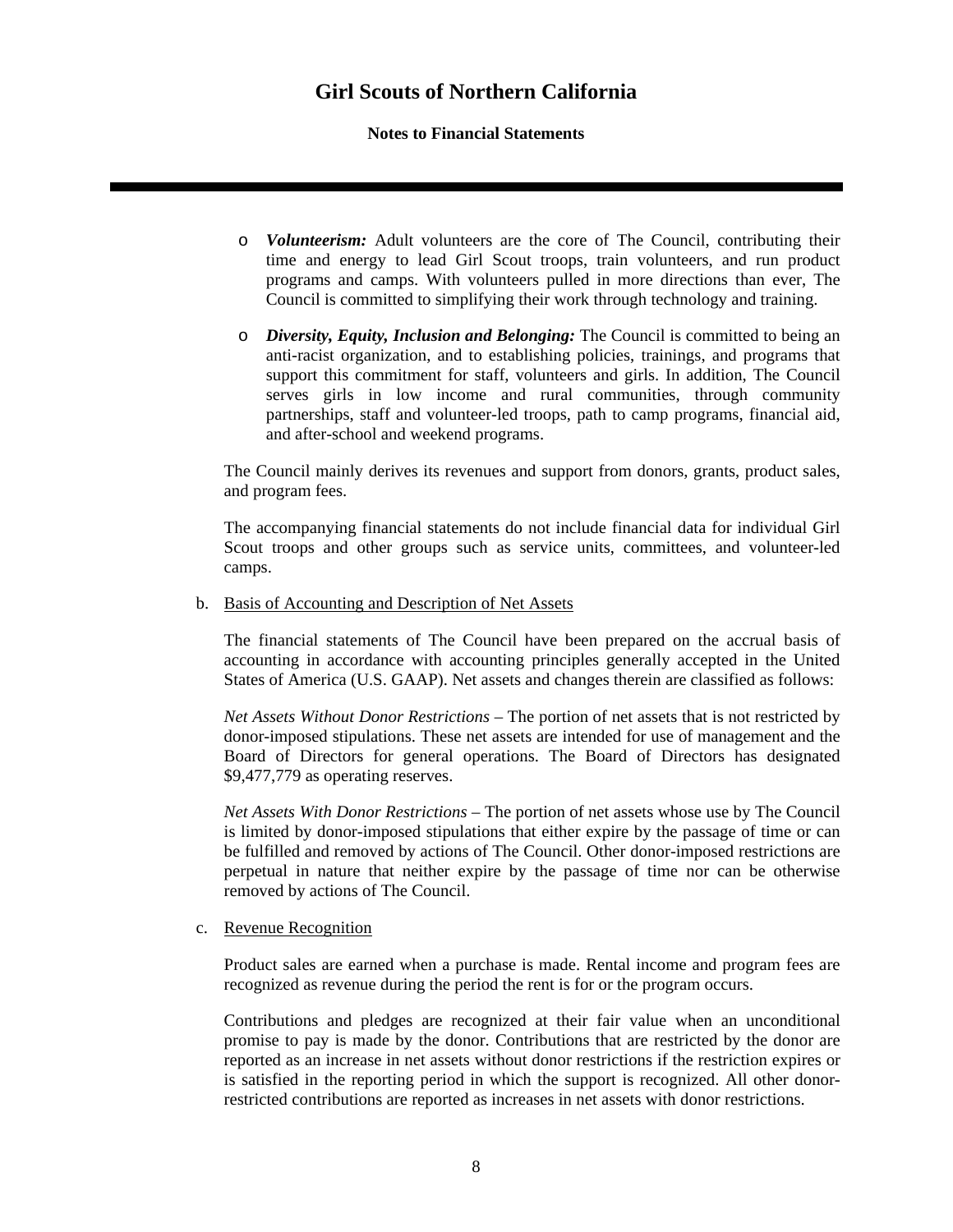# **Notes to Financial Statements**

When a restriction expires or is satisfied, net assets with donor restrictions are reclassified to net assets without donor restrictions.

The Council provides for losses on receivables using the allowance method. The allowance is based on experience and other circumstances, which may affect the ability of the customer or donor to meet their obligation. It is The Council's policy to write off uncollectible receivables when management determines the receivable will not be collected.

### d. Donated Goods and Services

Contributions of donated long-lived assets, goods, and services that create or enhance non-financial assets that require specialized skills, are provided by individuals possessing those skills, and would typically need to be purchased if not provided by donation, are recorded at their fair values in the period received.

A number of unpaid volunteers have made significant contributions of their time to The Council. However, the value of these services is not reflected in these statements because the criteria for recognition have not been satisfied.

During the years ended September 30, 2021 and 2020, in-kind donations of professional services received were approximately \$40,000 and \$9,000, respectively. The Council did not record the value of donated facilities as of September 30, 2021, as sufficient information was not available to value the donations.

### e. Cash and Cash Equivalents

Cash and cash equivalents include cash on hand, demand deposits, and all highly liquid investments with an initial maturity from the date of purchase of three months or less, except those held with investments.

# f. Investments

Investments are reported at their fair value in the statement of financial position. Realized and unrealized gains and losses are included in the statement of activities.

### g. Fair Value Measurements

Fair value is defined as the price that would be received to sell an asset or paid to transfer a liability in an orderly transaction between market participants at the measurement date.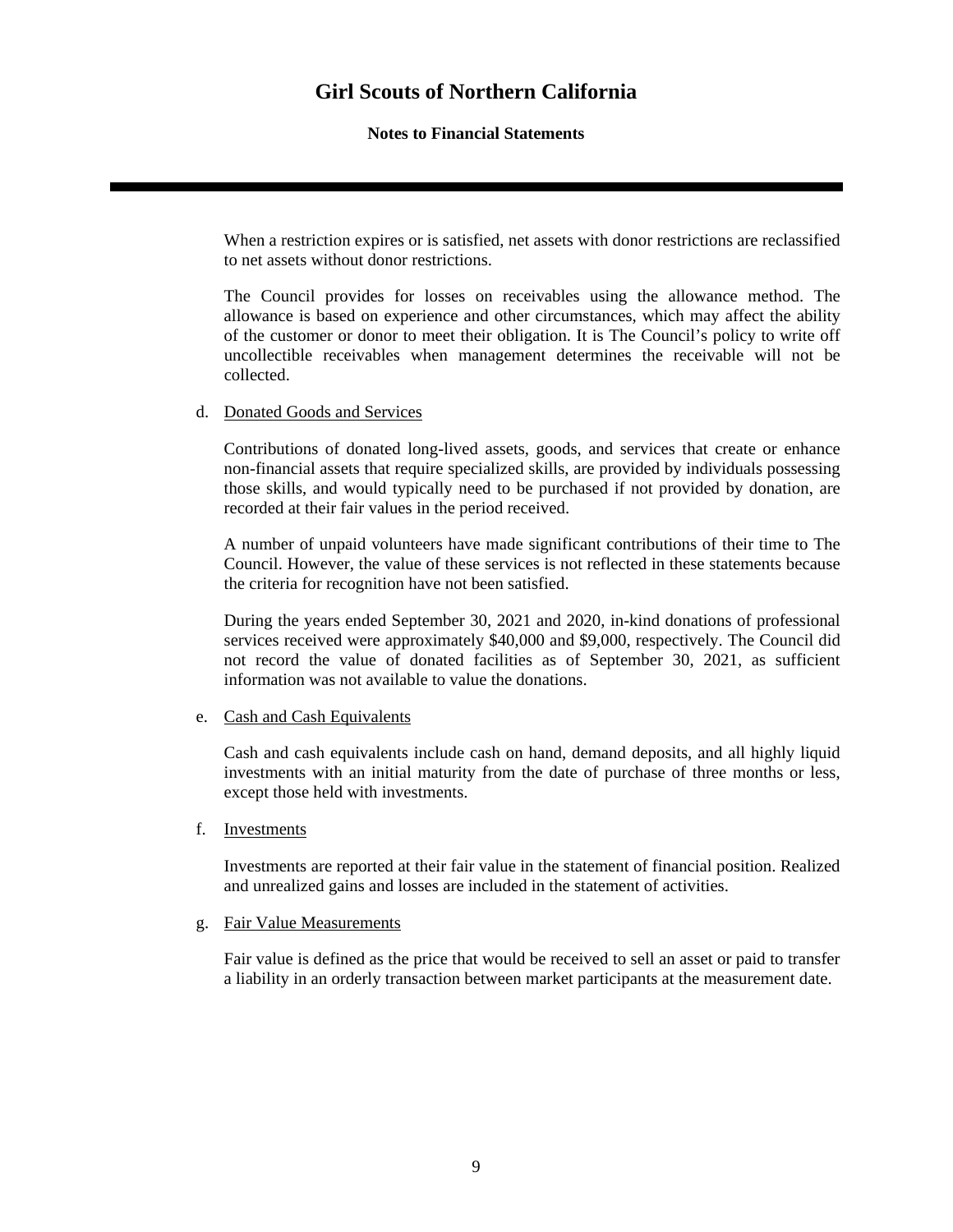# **Notes to Financial Statements**

The Council classifies its financial assets and liabilities measured at fair value on a recurring basis based on a fair value hierarchy with three levels of inputs. Level 1 values are based on unadjusted quoted prices in active markets for identical securities. Level 2 values are based on significant observable market inputs, such as quoted prices for similar securities and quoted prices in inactive markets. Level 3 values are based on significant unobservable inputs that reflect the determination of assumptions that market participants might reasonably use in valuing the securities. The valuation levels are not necessarily an indication of the risk or liquidity associated with the assets and liabilities measured at fair value.

# h. Inventories

Purchased supplies and merchandise inventories are stated at the lower of cost, using the average cost method, or market. A reserve for excess and obsolete inventory is provided based upon assumptions about future demand and market conditions. Related program expenses include reward card incentives to girls net of estimated forfeited amounts.

# i. Property and Equipment

Property and equipment are stated at cost if purchased or fair value at the date of donation. Depreciation is provided using the straight-line method over the estimated useful lives of the assets, generally ranging from three to fifty years. Leasehold improvements are amortized using the straight line method over the shorter of the estimated useful life of the assets or the lease term. Expenditures from major renewals and improvements that extend the useful lives of property and equipment are capitalized. Expenditures for repairs and maintenance are charged to expense as incurred.

# j. Custodial Funds

Custodial funds consist of membership fees collected that will be remitted to GSUSA and other amounts held for the use of members.

### k. Functional Expense Allocation

The costs of providing various programs and activities have been summarized on a functional basis in the statement of activities. Accordingly, certain costs have been allocated among the programs and supporting services benefited. Salaries and benefits are allocated using estimates of time and effort; components of occupancy, insurance and depreciation expenses are allocated based on headcount.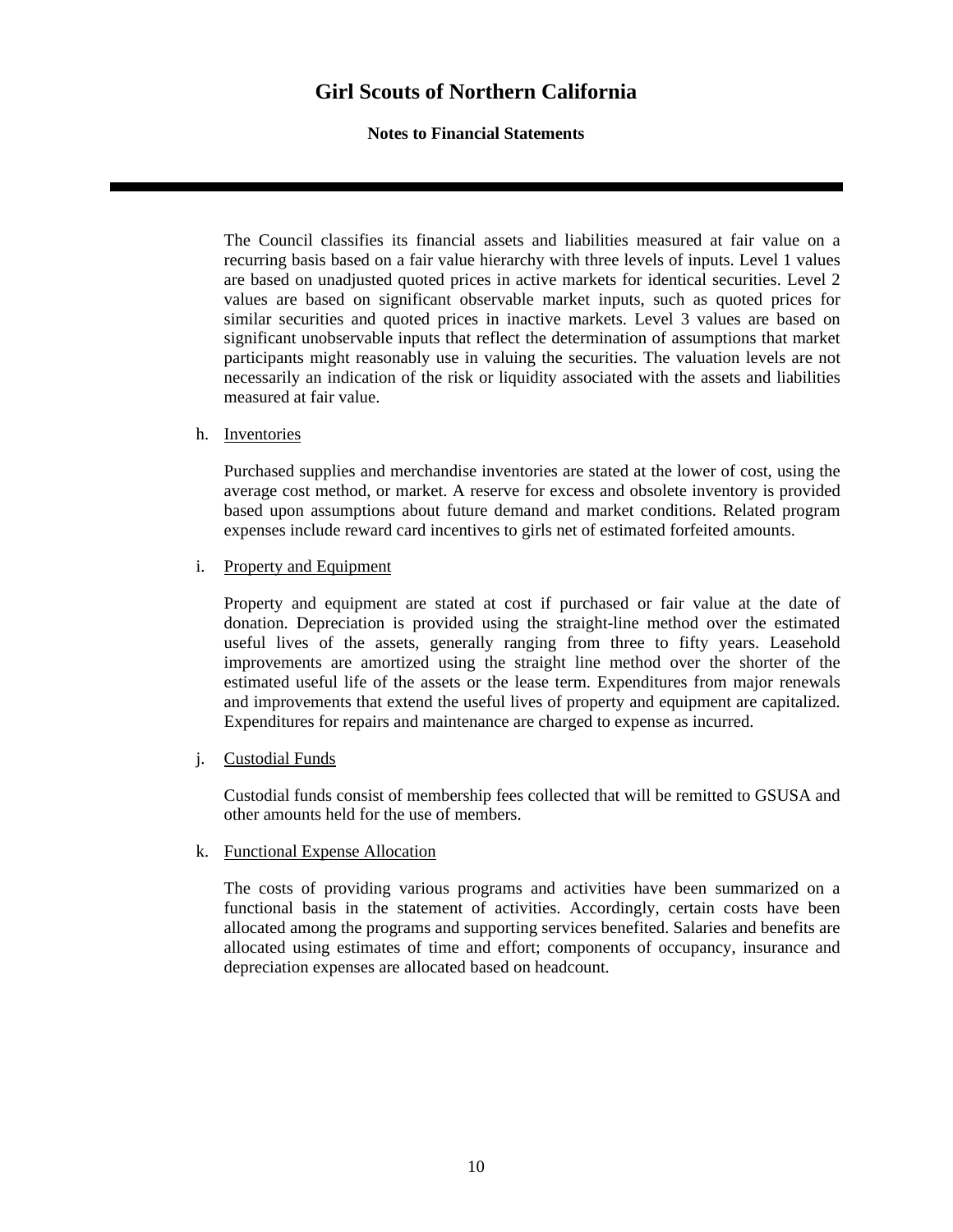# **Notes to Financial Statements**

# l. Use of Estimates

The preparation of financial statements in conformity with U.S. GAAP requires management to make estimates and assumptions that affect the reported amounts of assets, liabilities, and disclosure of contingent assets and liabilities at the date of the financial statements and the reported amounts of revenues and expenses during the reporting period. Actual results could differ from those estimates.

# m. Income Taxes

The Council is a tax-exempt organization under Internal Revenue Service Code (IRC) §501(c)(3) and the California tax code.

Management evaluated The Council's tax positions and concluded that The Council had maintained its tax-exempt status and had not taken uncertain tax positions that required adjustment to the financial statements. Therefore, no provision or liability for income taxes has been included in the financial statements.

# n. Comparative Information

The financial statements include certain comparative information for which the prior year information is summarized in total but not by net asset class. Accordingly, such information should be read in conjunction with The Council's financial statements for the year ended September 30, 2020, from which the summarized information is derived.

o. Recent Accounting Pronouncements

### *Adopted*

In May 2014, the FASB issued ASU 2014-09, *Revenue from Contracts with Customers (Topic 606)*. This guidance requires that revenue be recognized to depict the transfer of promised goods or services to customers in an amount that reflects the consideration to which the entity expects to be entitled in exchange for those goods or services. This guidance was adopted as of October 1, 2020.

# *Pronouncements Effective in the Future*

In February 2016, the FASB issued ASU 2016-02*, Leases (Topic 842)*. The new standard will supersede much of the existing authoritative literature for leases. Under the ASU, a lessee will be required to recognize right-to-use assets and liabilities on its statement of financial position for all leases with lease terms of more than twelve months. The ASU is effective for annual reporting periods beginning after December 15, 2021. Early application will be permitted for all organizations. The Council is currently assessing the impact the adoption of this ASU will have on its financial statements.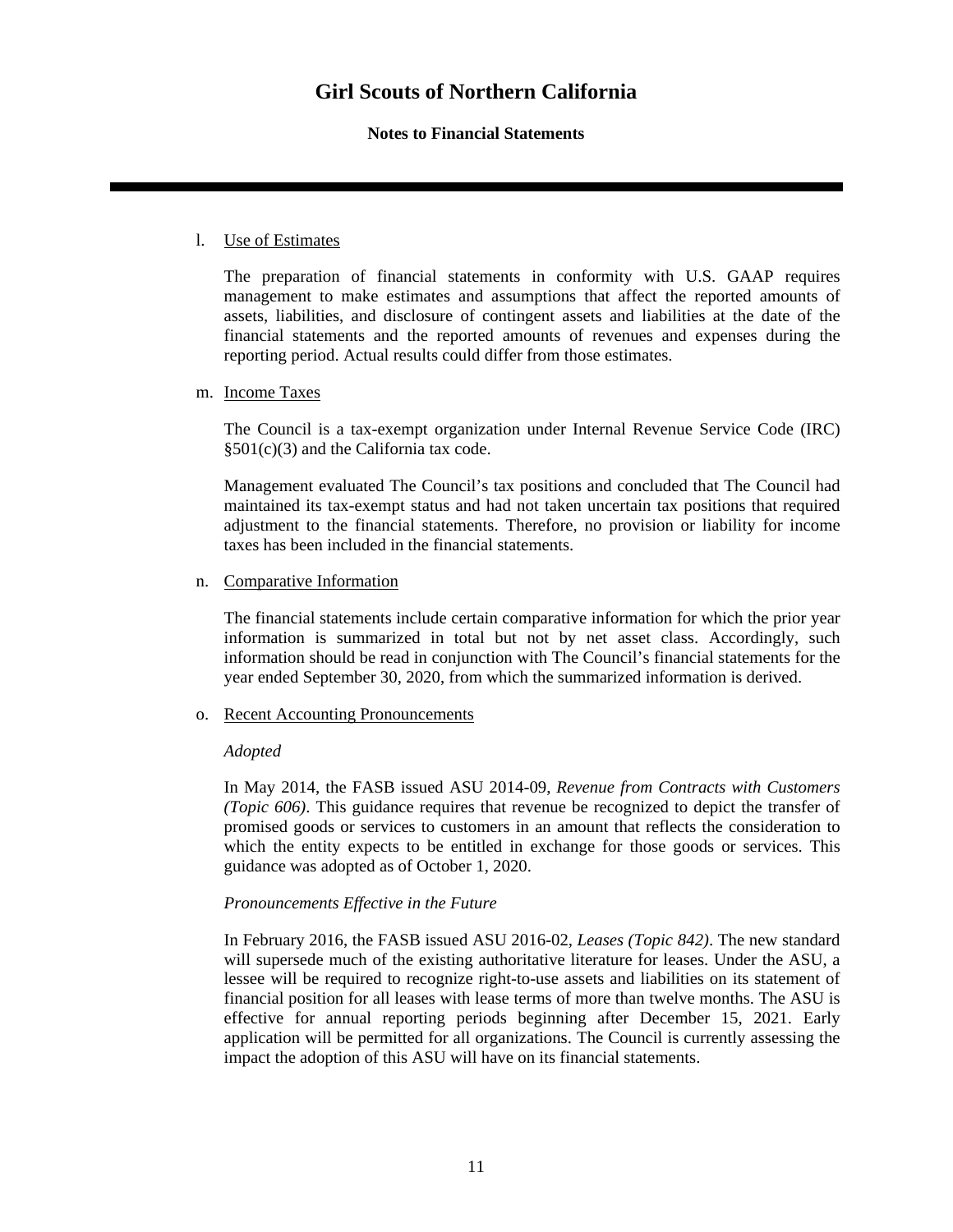# **Notes to Financial Statements**

# p. Subsequent Events

The Council has evaluated subsequent events through January 26, 2022, the date the financial statements were available to be issued. There were no material subsequent events that required recognition or additional disclosure in these financial statements.

# **Note 2 - Investments:**

The following table summarizes The Council's investments at fair value as of September 30, 2021. All investments are deemed Level 1.

| Money Market Funds           | 8,552,958<br>S. |
|------------------------------|-----------------|
| <b>Bond Mutual Funds</b>     | 3,914,916       |
| <b>Equity Mutual Funds</b>   | 5,710,416       |
| <b>Balanced Mutual Funds</b> | 1,358,215       |
| Total                        | \$19,536,505    |

The following table summarizes The Council's investments at fair value as of September 30, 2020. All investments are deemed Level 1.

| Money Market Funds           | \$10,492,036 |
|------------------------------|--------------|
| <b>Bond Mutual Funds</b>     | 3,821,784    |
| <b>Equity Mutual Funds</b>   | 4,293,273    |
| <b>Balanced Mutual Funds</b> | 1,124,165    |
| Total                        | \$19,731,258 |
|                              |              |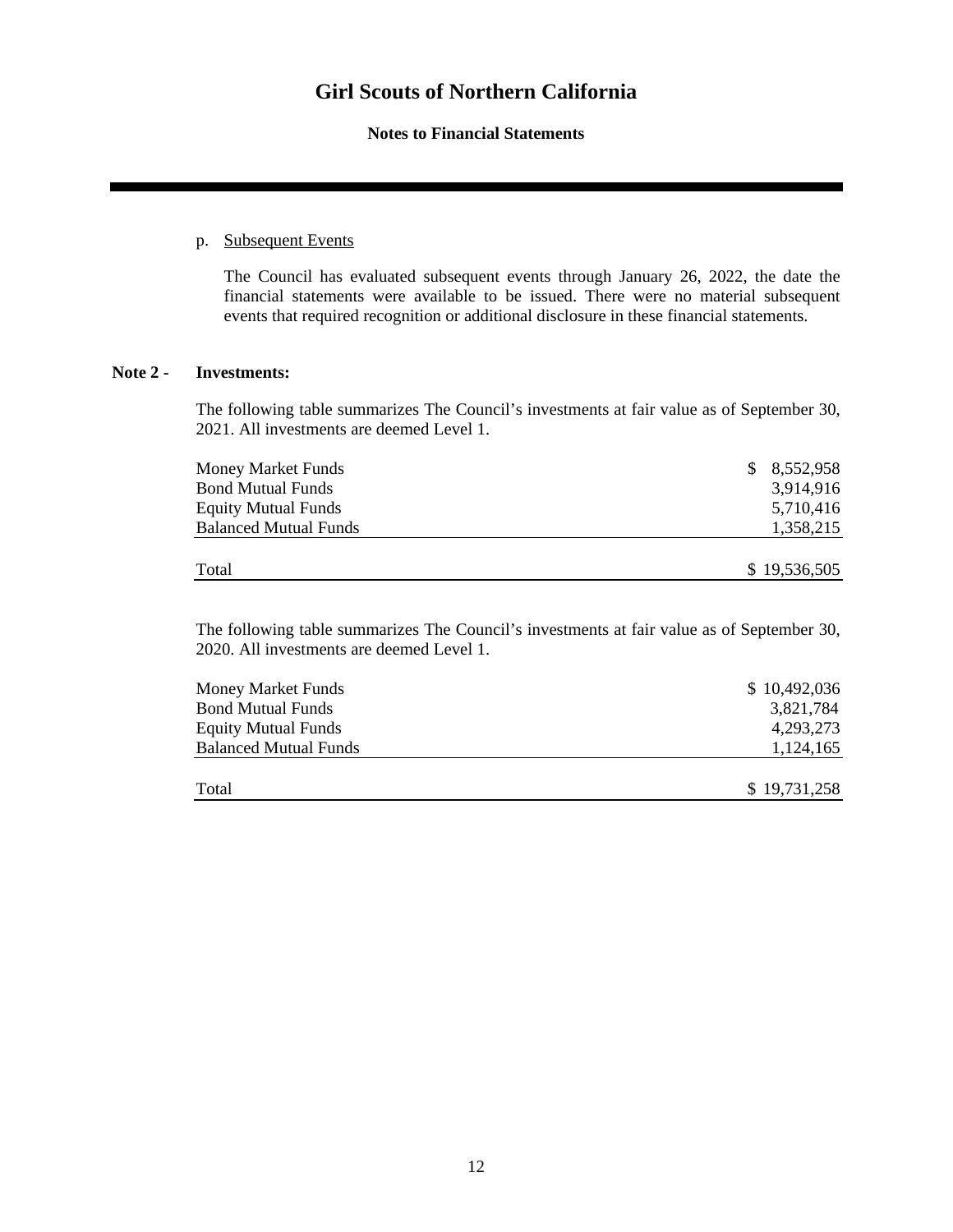**Notes to Financial Statements**

Investment income was composed of the following for the years ended September 30:

|                                                            | 2021                        | 2020               |
|------------------------------------------------------------|-----------------------------|--------------------|
| Net realized and unrealized gain<br>Interest and dividends | $$1,260,632$ \\$<br>495,770 | 229,167<br>457,209 |
| Total                                                      |                             | 686,376            |

The Council considers \$8,507,303 of its investments as available for short-term purposes as of September 30, 2021.

# **Note 3 - Pledges Receivable:**

Pledges receivable at September 30 are expected to be collected as follows:

|                                     | 2021                           | 2020    |
|-------------------------------------|--------------------------------|---------|
| Less than one year                  | \$<br>206,785<br><sup>\$</sup> | 766,841 |
| One to five years                   | 500                            | 15,900  |
| Total pledge receivables            | 207,285                        | 782,741 |
| Less unamortized discount and       |                                |         |
| allowance for uncollectible pledges | (5,821)                        | (3,946) |
| Total pledge receivables, net       | \$<br>201,464                  | 778,795 |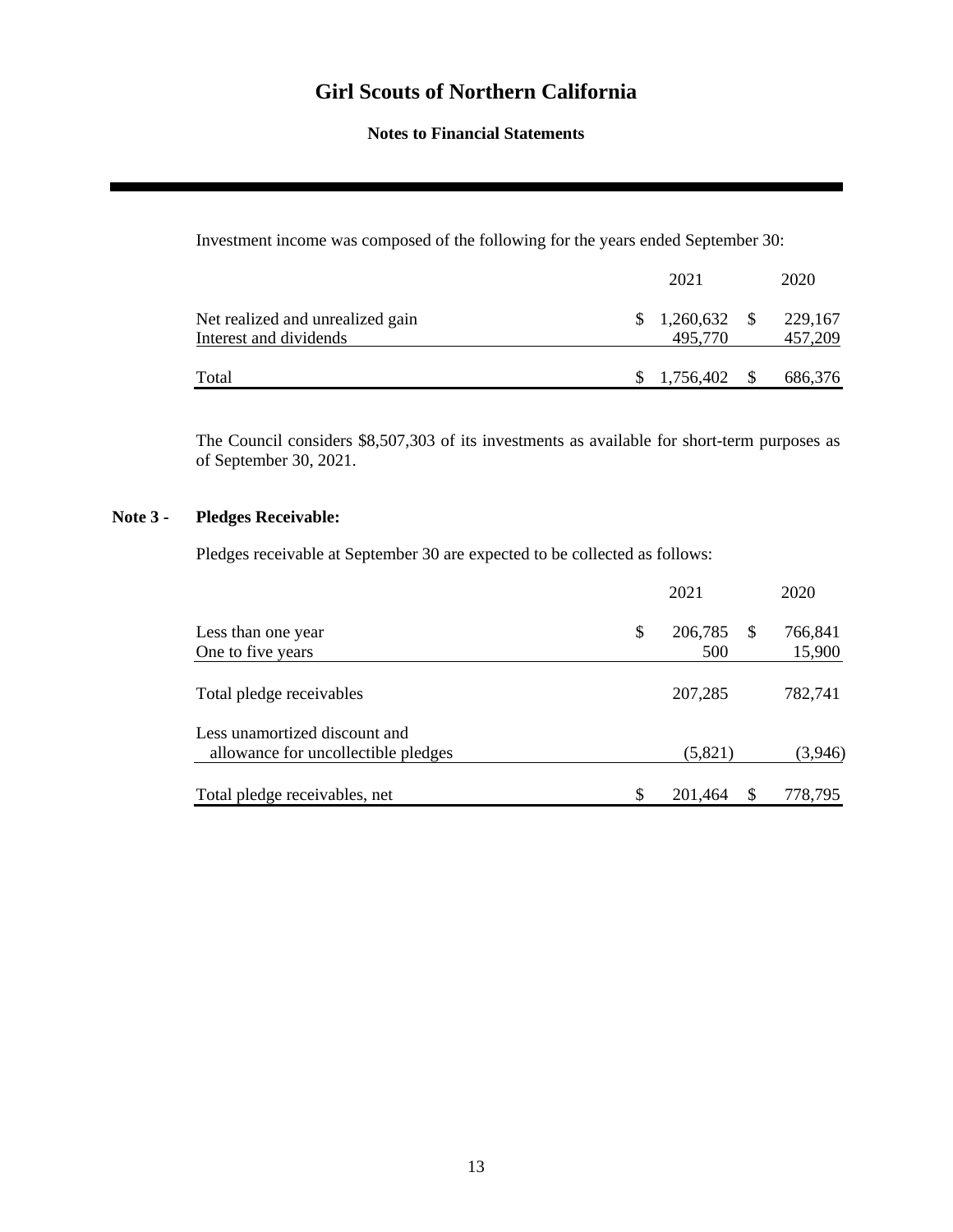**Notes to Financial Statements**

# **Note 4 - Property and Equipment:**

Property and equipment consisted of the following at September 30:

|                                                | 2021             | 2020             |
|------------------------------------------------|------------------|------------------|
| Land                                           | 1,810,660<br>\$. | 1,810,660<br>\$. |
| Building and improvements                      | 23,106,484       | 22,264,394       |
| Leasehold improvements                         | 115,946          | 222,870          |
| Equipment                                      | 750,357          | 758,268          |
| Furniture and fixtures                         | 802,527          | 783,654          |
| <b>Vehicles</b>                                | 644,887          | 565,767          |
| Software                                       | 60,066           | 60,066           |
| Construction in progress                       | 562,966          | 1,093,428        |
|                                                | 27,853,893       | 27,559,107       |
| Less accumulated depreciation and amortization | (15,980,184)     | (15,213,241)     |
| Total property and equipment, net              | \$11,873,709     | \$12,345,866     |

In August 2020, The Council sustained damage at two properties caused by the CZU Lightning Complex fires. Damage resulted in a loss on disposal of property and equipment of approximately \$212,000.

### **Note 5 - Loan Payable - Paycheck Protection Program:**

The Paycheck Protection Program (PPP), established as part of the Coronavirus Aid, Relief and Economic Security Act (CARES Act), provided loans to qualifying businesses, administered by the Small Business Administration (SBA). The Council received PPP loans of \$2,000,000 and \$2,157,291 during the years ended September 30, 2021 and 2020, respectively. In June 2021, \$2,157,291 of the Council's first PPP loan was forgiven.

The Council expects to apply for full forgiveness of its second PPP loan. The loan and accrued interest may be forgivable if The Council uses the loan proceeds for eligible purposes, including payroll, benefits and utilities, and satisfies other requirements of the program. The amount of forgiveness could be reduced or rejected upon review by the SBA. Any unforgiven portion of the PPP loan is payable by the original maturity date of the loan (five years from when the loan was received) with payments starting upon notification from the SBA and The Council's lender.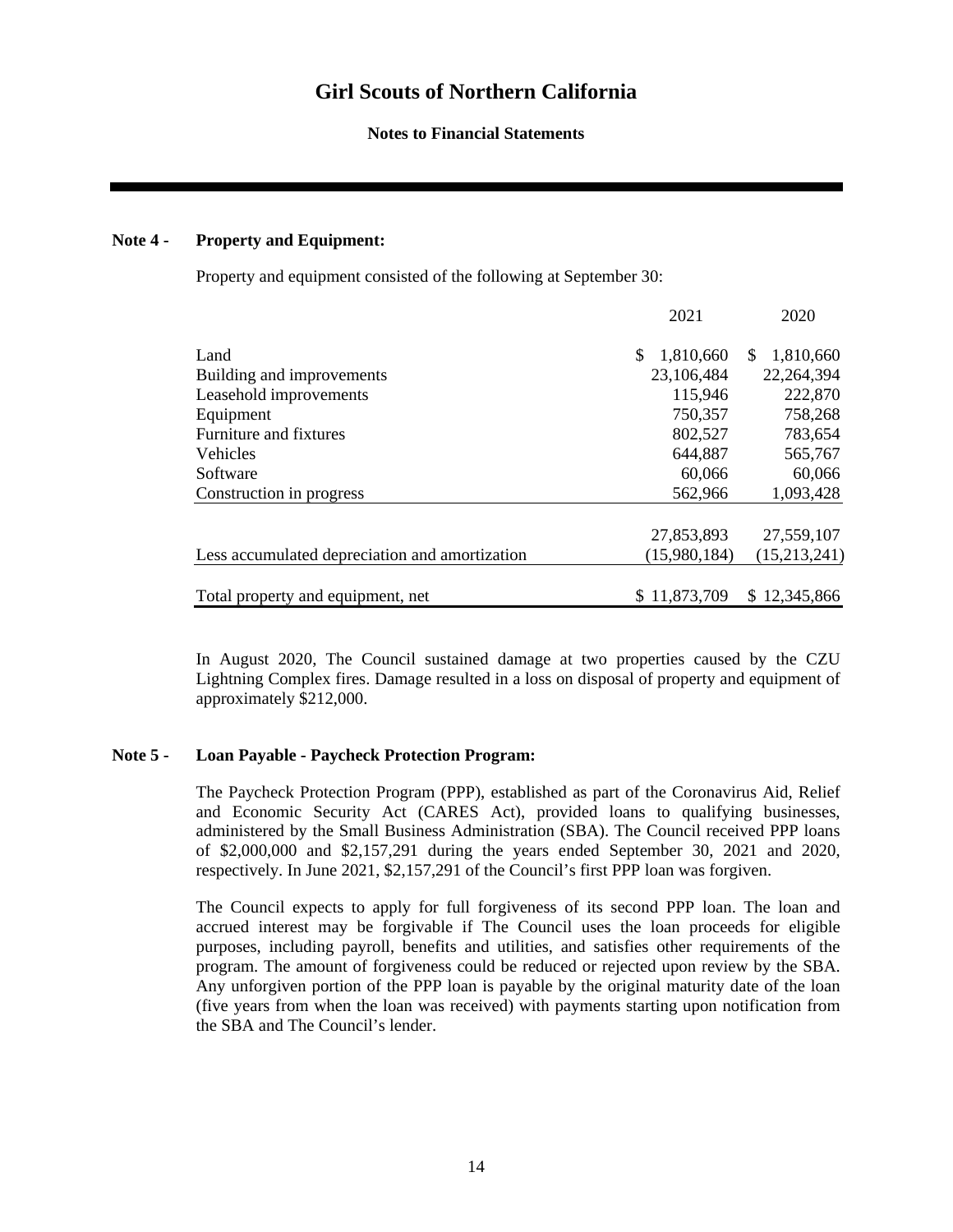# **Notes to Financial Statements**

# **Note 6 - Commitments:**

#### Line of Credit

The Council has a \$2,000,000 line of credit with Wells Fargo Bank (\$4,000,000 from February 1, 2022 through May 31, 2022). Advances on the line of credit bear interest at the prime rate plus 0%, but not less than 5%. The line of credit expires November 10, 2022. The line is secured by The Council's accounts receivable, inventory, and equipment. At September 30, 2021 and 2020, there was no outstanding balance on the line of credit. The line of credit agreement contains various covenants, which require The Council to maintain certain financial ratios and investment balances. At September 30, 2021 and 2020, The Council was in compliance with these requirements.

#### Leases

The Council leases office space and equipment under operating and capital leases, with various expiration dates. Rent expense for each of the years ending September 30, 2021 and 2020, was approximately \$593,000 and \$659,000. Monthly rental payments increase annually on the anniversary of the rent commencement date. The rent is expensed on a straight-line basis over the life of the lease.

Total lease payments for the years ending September 30:

|       | Operating |         |    | Capital | Total         |
|-------|-----------|---------|----|---------|---------------|
| 2022  |           | 482,202 | S  | 16,353  | \$<br>498,555 |
| 2023  |           | 454,145 |    | 10,611  | 464,756       |
| 2024  |           | 1,776   |    | 6,176   | 7,952         |
| 2025  |           | 1,624   |    |         | 1,624         |
|       |           |         |    |         |               |
| Total |           | 939,747 | \$ | 33,140  | \$<br>972,887 |

Capital lease payments include \$1,804 of interest.

#### Cookie purchase

In October 2021, The Council entered into a firm order commitment to purchase approximately \$3.2 million in cookies in 2022.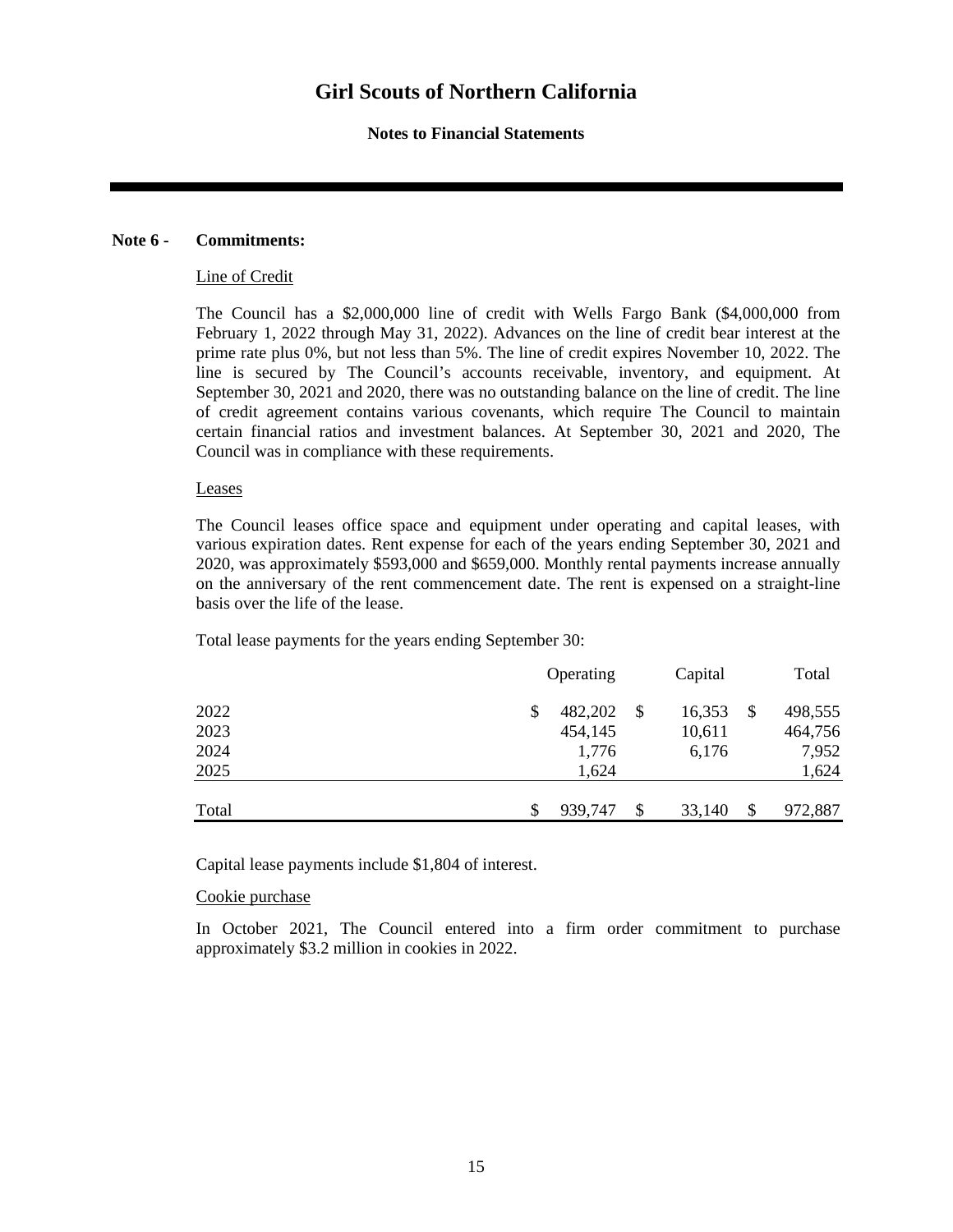# **Notes to Financial Statements**

# **Note 7 - Program Related Sales:**

Program related sales are detailed as follows for the years ended September 30, 2021 and 2020. The gross revenue and direct expenses of the program related product sales and merchandise are as follows:

|                                                                   | 2021 |                       |    |                                              |      |                                       |   |                                              |
|-------------------------------------------------------------------|------|-----------------------|----|----------------------------------------------|------|---------------------------------------|---|----------------------------------------------|
|                                                                   |      | Merchandise           |    | Cookie Sales                                 |      | <b>Fall Sale</b>                      |   | Total                                        |
| Gross revenue<br>Cost of goods sold<br>Revenue retained by troops | \$   | 542,843<br>(233, 681) |    | \$13,667,823<br>(2,944,177)<br>(2, 133, 312) | \$.  | 1,524,494<br>(698, 284)<br>(304, 127) |   | \$15,735,160<br>(3,876,142)<br>(2,437,439)   |
| Program sales, net                                                | \$   | 309,162               | \$ | 8,590,334                                    | S    | 522,083                               | S | 9,421,579                                    |
|                                                                   |      |                       |    |                                              | 2020 |                                       |   |                                              |
| Gross revenue<br>Cost of goods sold<br>Revenue retained by troops | \$   | 683,640<br>(555, 349) |    | \$23,932,897<br>(5,108,176)<br>(3,813,723)   | \$.  | 1,611,180<br>(658, 814)<br>(321, 927) |   | \$26,227,717<br>(6,322,339)<br>(4, 135, 650) |
| Program sales, net                                                | \$   | 128,291               |    | \$15,010,998                                 | \$.  | 630,439                               |   | \$15,769,728                                 |

### **Note 8 - Net Assets With Donor Restrictions:**

Net assets with donor restrictions of time and purpose and for perpetuity are available as follows at September 30:

|                           |   | 2021      |    | 2020      |
|---------------------------|---|-----------|----|-----------|
| Property improvements     | S | 3,028,081 | S. | 3,084,750 |
| Restricted programs       |   | 1,453,038 |    | 1,270,820 |
| Time restrictions         |   | 3,479     |    | 4,206     |
| Endowment earnings        |   | 624,638   |    | 332,450   |
| Endowment investments     |   | 887,310   |    | 887,213   |
| Land-Camp Bothin/Arequipa |   | 276,970   |    | 276,970   |
|                           |   |           |    |           |
|                           |   | 6,273,516 |    | 5,856,409 |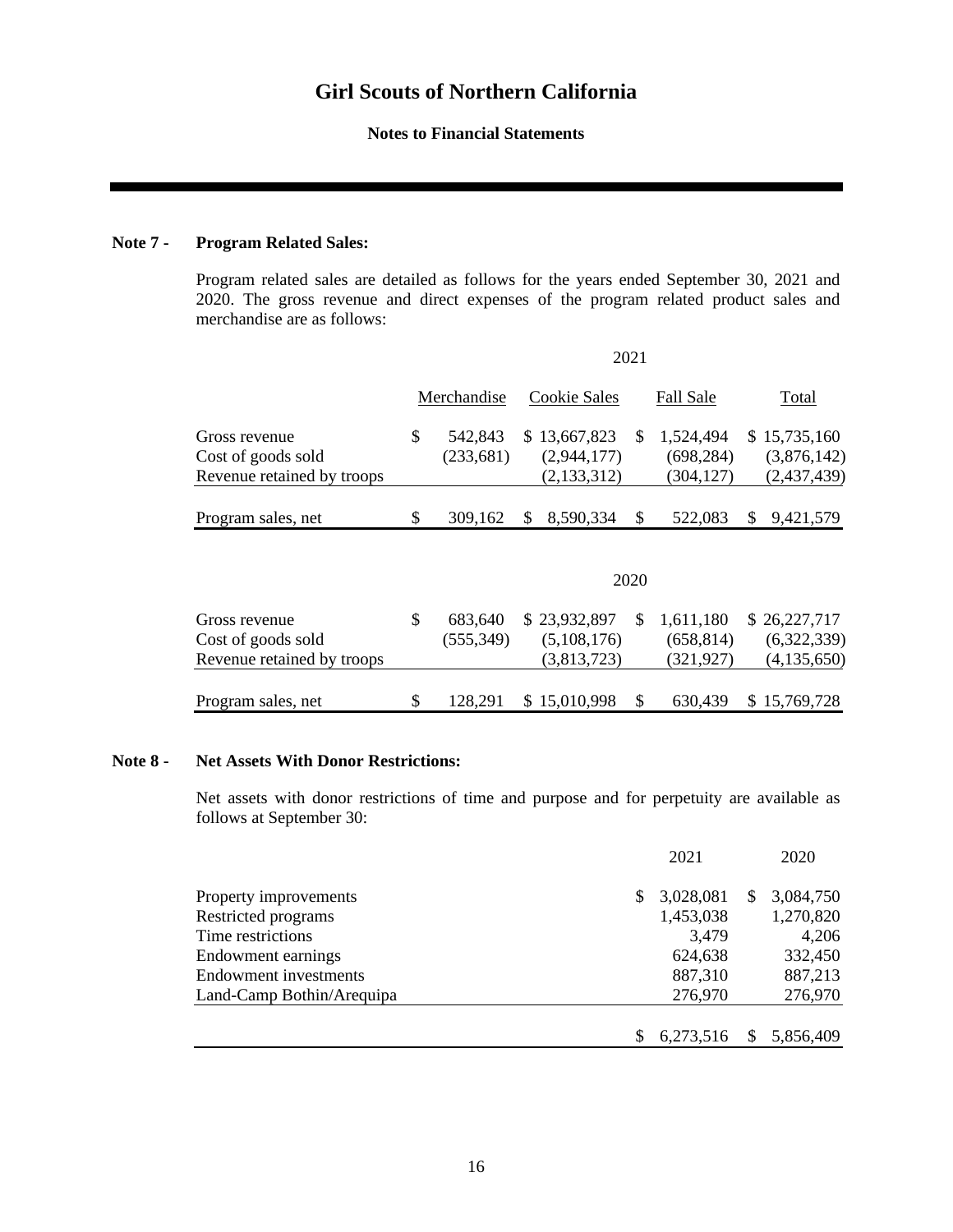**Notes to Financial Statements**

Net assets were released from donor restrictions by incurring expenses satisfying the restricted purposes of the donor as follows during the years ending September 30:

|                         |   | 2021      |    | 2020    |
|-------------------------|---|-----------|----|---------|
| Property improvements   | S | 594,531   | -S | 145,200 |
| Restricted programs     |   | 750,116   |    | 581,287 |
| Time restrictions       |   | 800       |    | 1,300   |
| Endowment appropriation |   | 7,927     |    | 37,036  |
|                         |   |           |    |         |
|                         |   | 1,353,374 |    | 764,823 |

### **Note 9 - Endowments:**

The Council's endowment consists of individual funds established for a variety of purposes. Its endowment consists of donor restricted funds. As required by U.S. GAAP, net assets associated with endowment funds are classified and reported based on the existence or absence of donor imposed restrictions.

The Board of Directors of The Council has interpreted the State of California Uniform Prudent Management of Institutional Funds Act (SPMIFA) as requiring the preservation of the fair value of the original gift as of the gift date of the donor restricted endowment funds absent explicit donor stipulations to the contrary.

The Council classifies net assets with donor restrictions in perpetuity as (a) the original value of gifts donated to the permanent endowment, (b) the original value of subsequent gifts to the permanent endowment, and (c) accumulations to the permanent endowment made in accordance with the direction of the applicable donor gift instrument at the time the accumulation is added to the fund. The remaining portion of the donor-restricted endowment fund that is not classified in net assets with donor restrictions in perpetuity is classified as net assets with donor restrictions until those amounts are appropriated for expenditure by the Council in a manner consistent with the standard of prudence prescribed by SPMIFA.

### *Investment return objectives, risks parameters, and strategies*

The Council has adopted investment and spending policies, approved by the Board of Directors, for the endowment assets that attempt to provide a predictable stream of funding to programs supported by its endowment assets while also maintaining the purchasing power of those endowment assets over the long-term. Accordingly, the investment process seeks to achieve an after-cost rate of return which exceeds the annual distribution with acceptable levels of risk.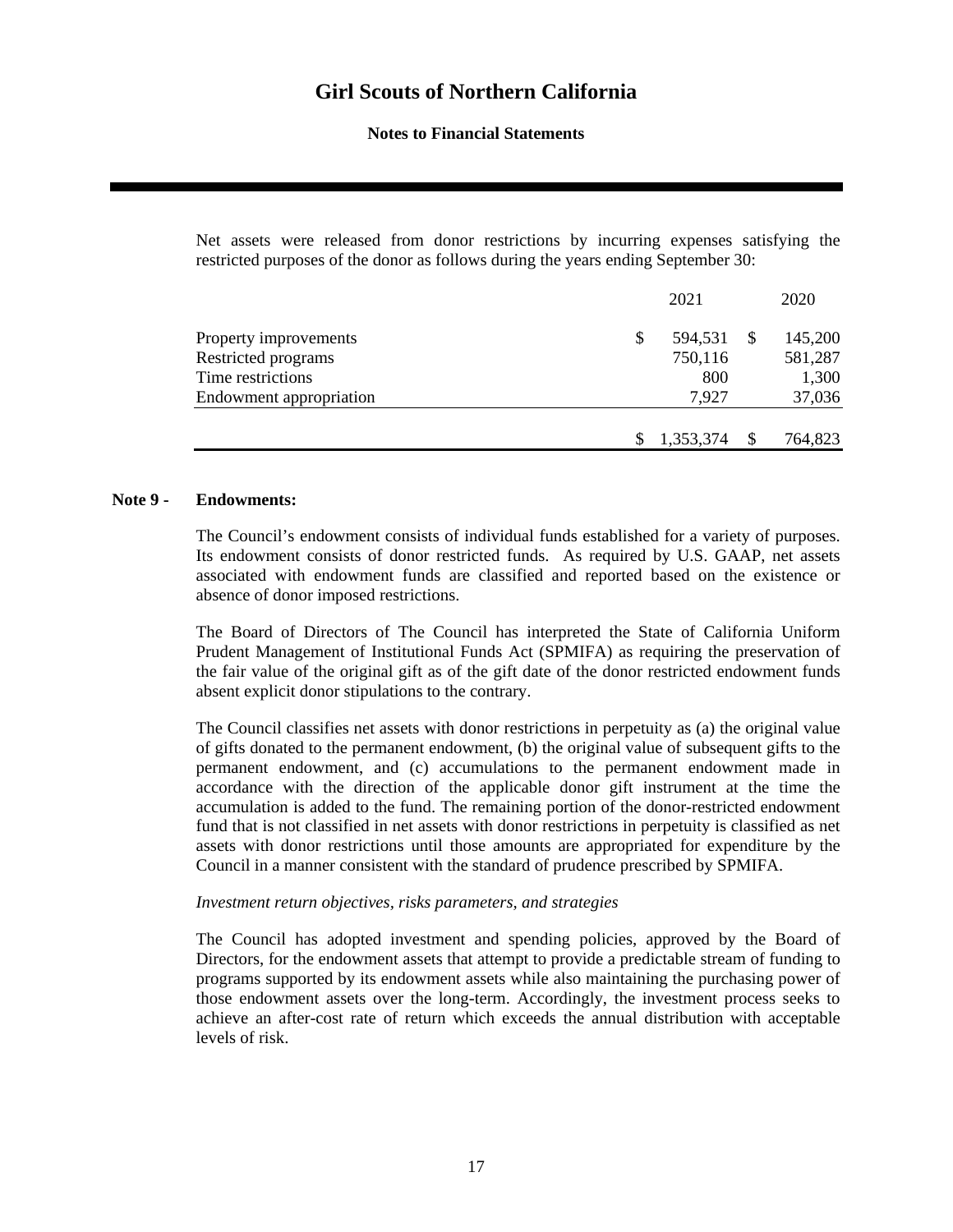# **Notes to Financial Statements**

# *Spending policies*

The Council has a policy of appropriating for distribution each year up to 4% of its donor restricted endowment funds average fair value of the prior 12 quarters throughout the preceding fiscal year in which the distribution is planned. In establishing this policy, The Council has considered long-term expected return on its investment assets, the nature and deviation of the individual endowment funds, many of which must be maintained in perpetuity because of donor-restrictions and the possible effects on inflation.

The Council expects the current spending policy to allow its endowment funds to grow at a nominal, average rate annually. This is consistent with The Council's objective to maintain the purchasing power of the endowment assets as well as to provide additional real growth through new gifts and investment return.

Changes in donor-restricted endowment net assets for the fiscal years ended September 30, 2020 and 2021:

|                                       |    | <b>With Donor Restrictions</b> |               |               |    |           |
|---------------------------------------|----|--------------------------------|---------------|---------------|----|-----------|
|                                       |    | Time and                       |               | Restricted    |    |           |
|                                       |    | Purpose                        |               | in Perpetuity |    | Total     |
| Endowment net assets at               |    |                                |               |               |    |           |
| October 1, 2019                       | \$ | 258,504                        | <sup>\$</sup> | 886,779       | \$ | 1,145,283 |
| Investment income                     |    | 110,982                        |               | 434           |    | 111,416   |
| Appropriation of endowment assets for |    |                                |               |               |    |           |
| expenditure                           |    | (37,036)                       |               |               |    | (37,036)  |
|                                       |    |                                |               |               |    |           |
| Endowment net assets at               |    |                                |               |               |    |           |
| September 30, 2020                    |    | 332,450                        |               | 887,213       |    | 1,219,663 |
| Investment income                     |    | 300,115                        |               | 97            |    | 300,212   |
| Appropriation of endowment assets for |    |                                |               |               |    |           |
| expenditure                           |    | (7, 927)                       |               |               |    | (7, 927)  |
|                                       |    |                                |               |               |    |           |
| Endowment net assets at               |    |                                |               |               |    |           |
| September 30, 2021                    | \$ | 624,638                        | S             | 887,310       | \$ | 1,511,948 |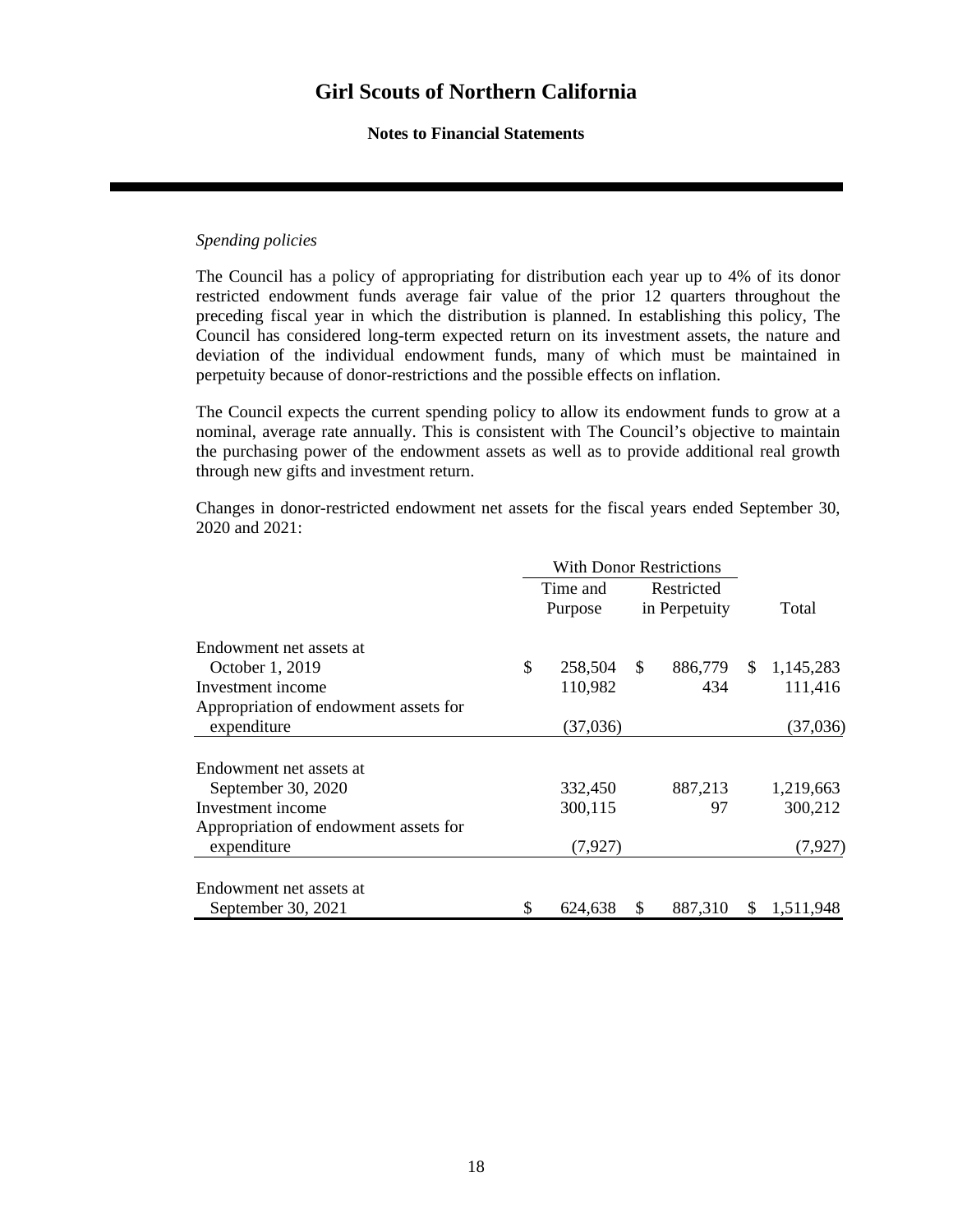# **Notes to Financial Statements**

# **Note 10 - Related Party Transactions:**

The Council is a chartered member of Girls Scouts of the USA (GSUSA). As part of being a chartered member of GSUSA, The Council collects and passes through membership fees on behalf of GSUSA. The Council also purchases a majority of its merchandise inventory from GSUSA. The total merchandise inventory purchased from GSUSA in fiscal years 2021 and 2020 was \$54,379 and \$261,497 or 52% and 72% of total purchases, respectively.

GSUSA made contributions to The Council in fiscal years 2021 and 2020 in the amounts of \$31,219 and \$57,407, respectively. In 2021 and 2020, GSUSA also provided other incentive payments, included in miscellaneous income, totaling \$162,486 and \$45,700, respectively.

# **Note 11 - Employee Retirement Plans:**

# Defined benefit pension plan

The Council participates in the National Girl Scout Council Retirement Plan (NGSCRP), a multi-employer noncontributory defined benefit pension plan (the Plan) sponsored by GSUSA. The National Board of GSUSA voted to freeze the Plan to new entrants and to freeze future benefit accruals for all current participants under the Plan effective July 31, 2010. The Plan covers substantially all of the employees of various Girl Scout councils who were eligible to participate in the Plan prior to the Plan freeze. Accrued and vested benefits prior to July 31, 2010 are based on years of service and salary levels.

The Council made contributions into the Plan of \$966,720 during each of the fiscal years ended September 30, 2021 and 2020. These contributions approximated 2.99% of total NGSCRP contributions during each of the fiscal years ended September 2021 and 2020.

As of December 31, 2020, the NGSCRP fulfilled the required funding as prescribed by an agreement with the IRS to contribute a minimum of \$30,000,000 per year. In 2021, the funded status of the plan increased and the \$30,000,000 minimum will no longer apply. In addition, on April 8, 2014, President Obama signed H.R. 4275 into law, a relief package unanimously passed by Congress that gives NGSCRP the flexibility to adopt the Pension Protection Act (PPA) funding requirements immediately or not at all. NGSCRP has elected to adopt this relief and not be subject to PPA. In September 2020, the National Board of GSUSA approved to lower the contributions from \$30 million to \$26 million starting in calendar year 2023 until the Plan is fully funded on a market basis. Aggregate annual contributions made in fiscal years 2020 and 2021 were \$32.2 million and \$32.9 million, respectively. Aggregate contributions to be made in fiscal 2022 are expected to be \$32.2 million.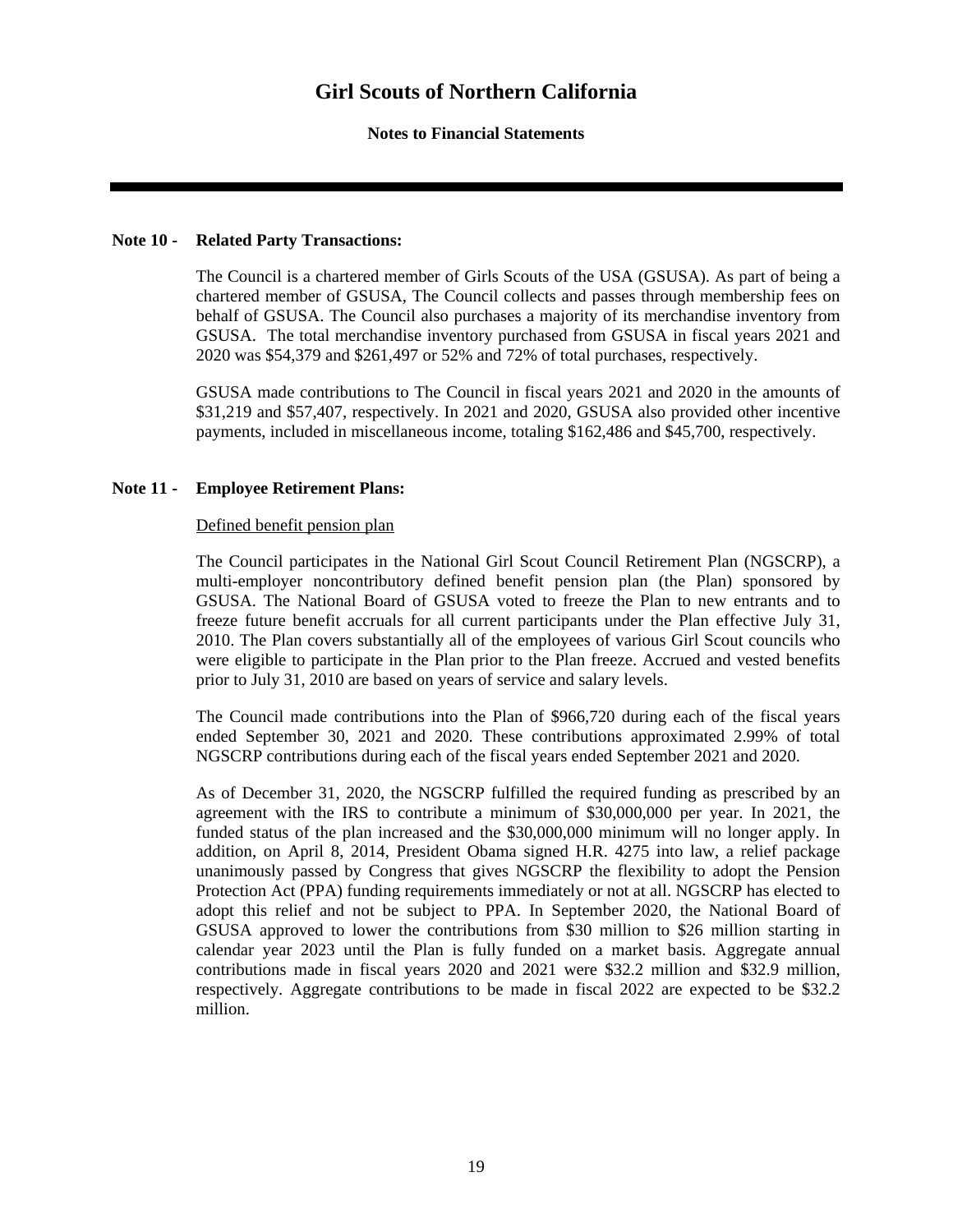**Notes to Financial Statements**

# Defined contribution plan

The Council has a contributory 403(b) defined contribution plan that is available to all regular employees who are expected to work 1,000 hours or more each year. For the years ended September 30, 2021 and 2020, The Council matched salary deferrals by employees up to 3% of salary.

Payments to the plan for the years ended September 30, 2021 and 2020 totaled \$192,882 and \$253,443, respectively.

# **Note 12 - Concentration of Credit Risk:**

The Council has defined its financial instruments which are potentially subject to risk as cash equivalents, accounts and pledges receivable, and investments.

The Council maintains cash equivalents and investments with commercial banks and other major financial institutions in excess of federally insured limits. The majority of investments are diversified into various mutual funds in order to limit the concentration of market risk. Accounts and pledges receivable are unsecured and concentrated primarily in the San Francisco Bay Area. However, concentrations of credit risk with respect to these receivables are limited due to the number of participants and donors. As of September 30, 2021 and 2020, 19% and 64% of pledges receivable, respectively, was from one donor.

The majority of contributions consist of donations from individuals and foundations. Approximately 35% of contribution revenue is comprised of funds from one donor for the year ended September 30, 2021.

# **Note 13 - Availability and Liquidity:**

The Council's financial assets, that are available to meet general expenditures within one year were as follows at September 30:

|                                                         | 2021           | 2020            |
|---------------------------------------------------------|----------------|-----------------|
| Financial assets:                                       |                |                 |
| Cash                                                    | 7,446,084<br>S | 5,381,823<br>S. |
| Investments                                             | 19,536,505     | 19,731,258      |
| Receivables                                             | 375,881        | 938,956         |
| Total                                                   | 27,358,470     | 26,052,037      |
| Less amounts not available to be used within one year:  |                |                 |
| Board designated reserves                               | (9,477,779)    | (8,022,726)     |
| Net assets with donor restrictions                      | (6,273,516)    | (5,856,409)     |
| Net assets expected to be released in current year      | 1,033,425      | 817,400         |
| Financial assets available to meet general expenditures |                |                 |
| within one year                                         | 12,640,600     | \$12,990,302    |